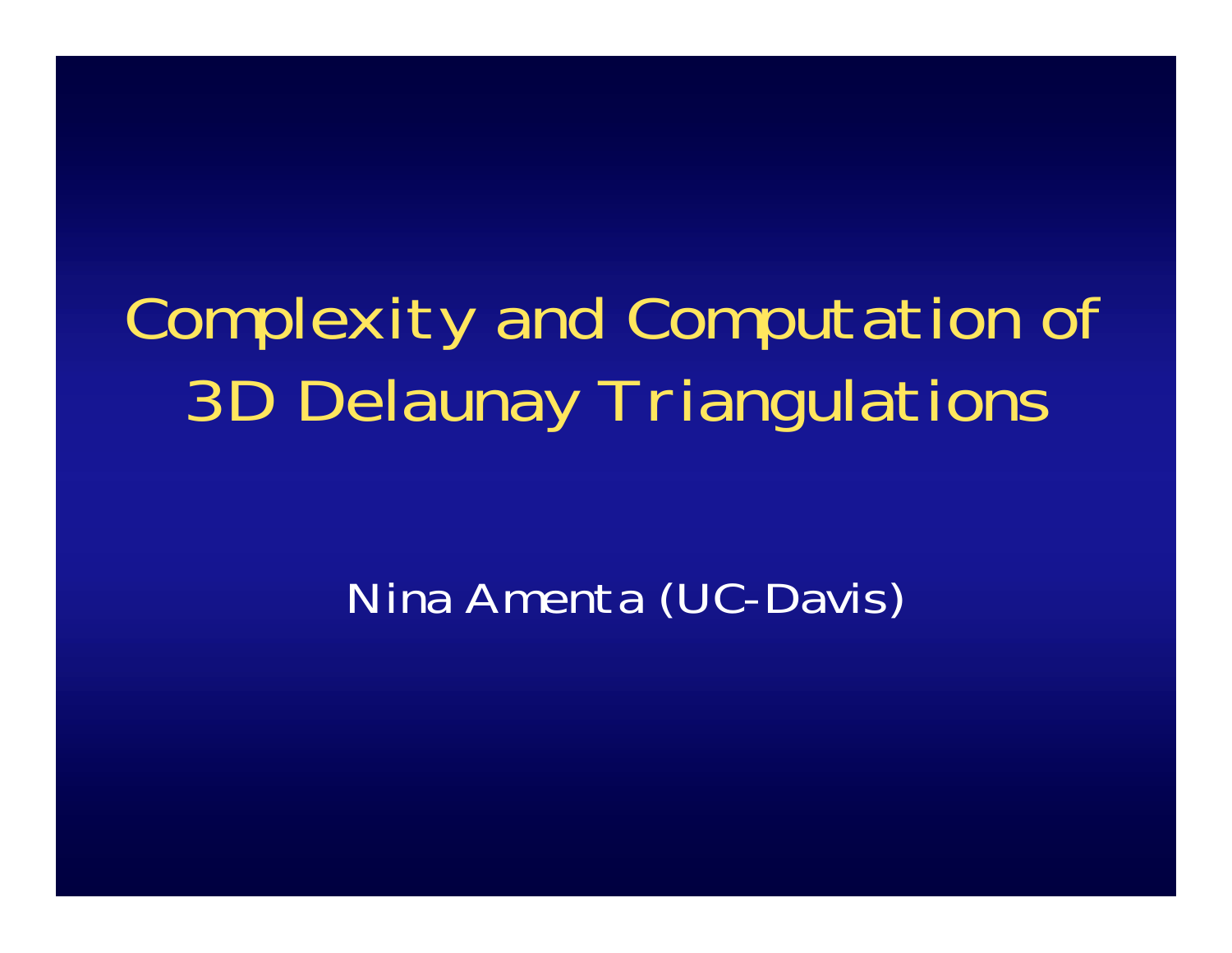## Large inputs

Input point set, produce surface: 20,000 - 20,000,000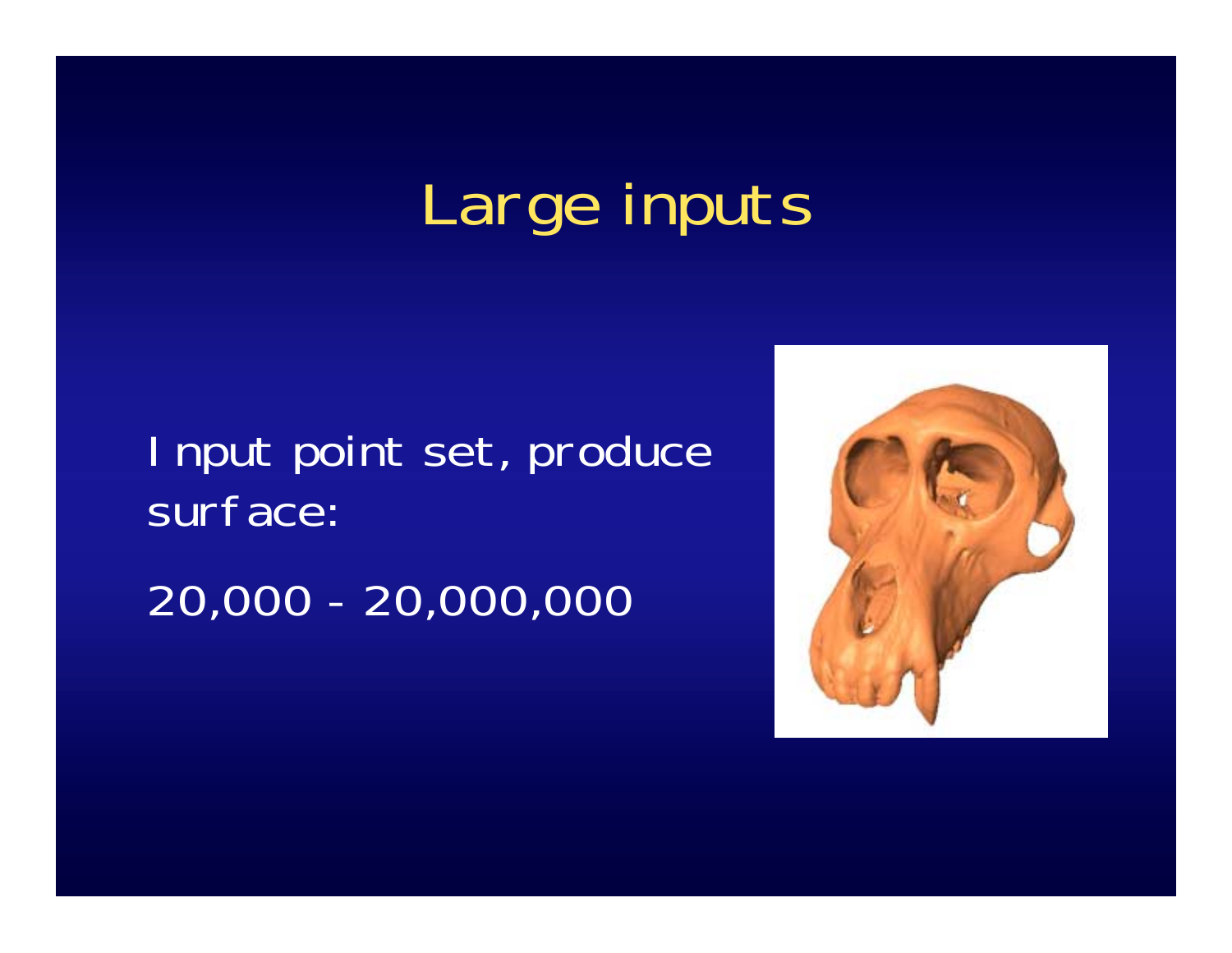## Large inputs

Input surface, produce tetrahedral mesh for finite element simulations; also medial axis.

Easily millions.



Shewchuk (98?)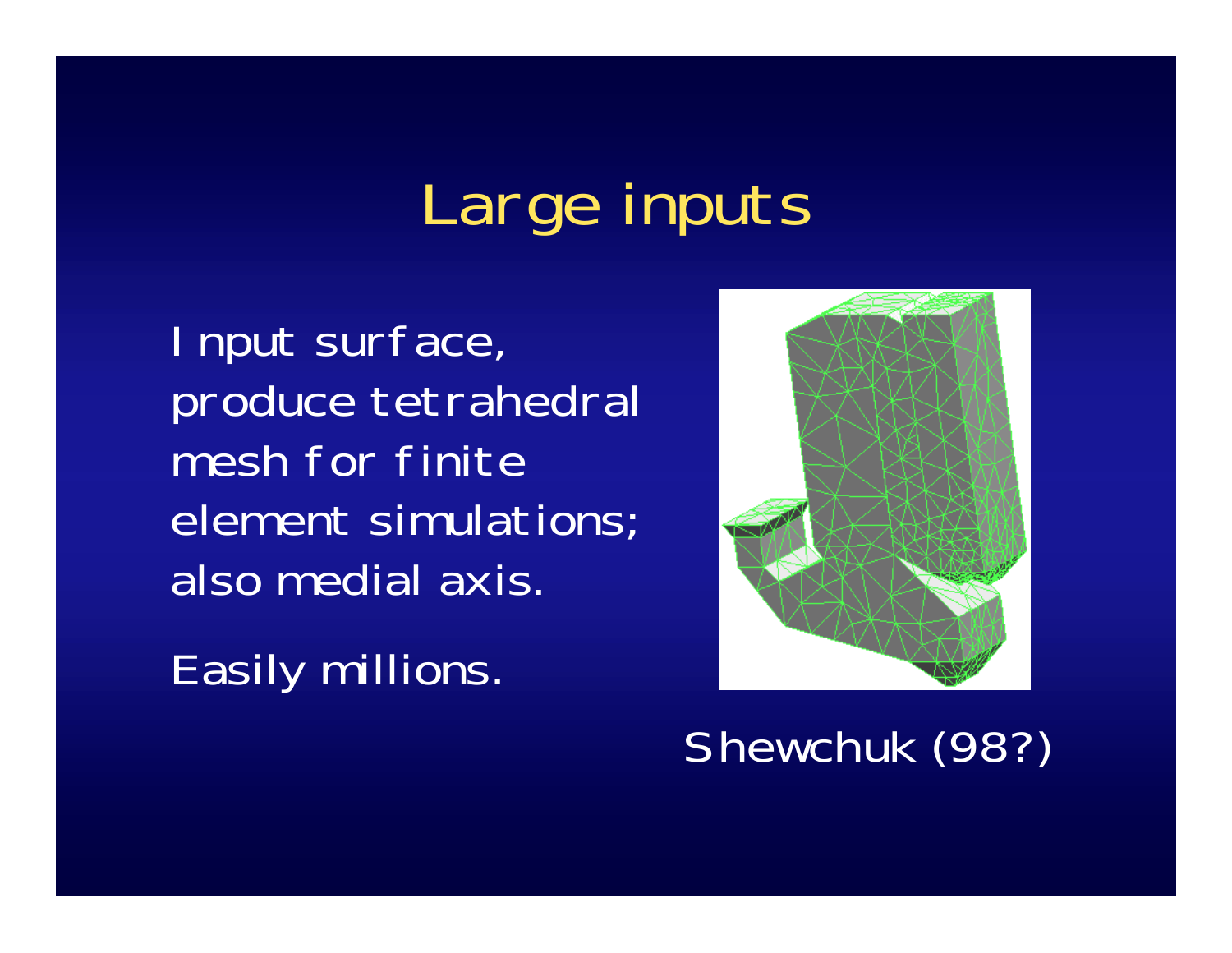## 3D Delaunay O(n 2) …



n/2 points on each of two skew lines.

Points on moment curve, etc.

All examples distributed on 1D curve?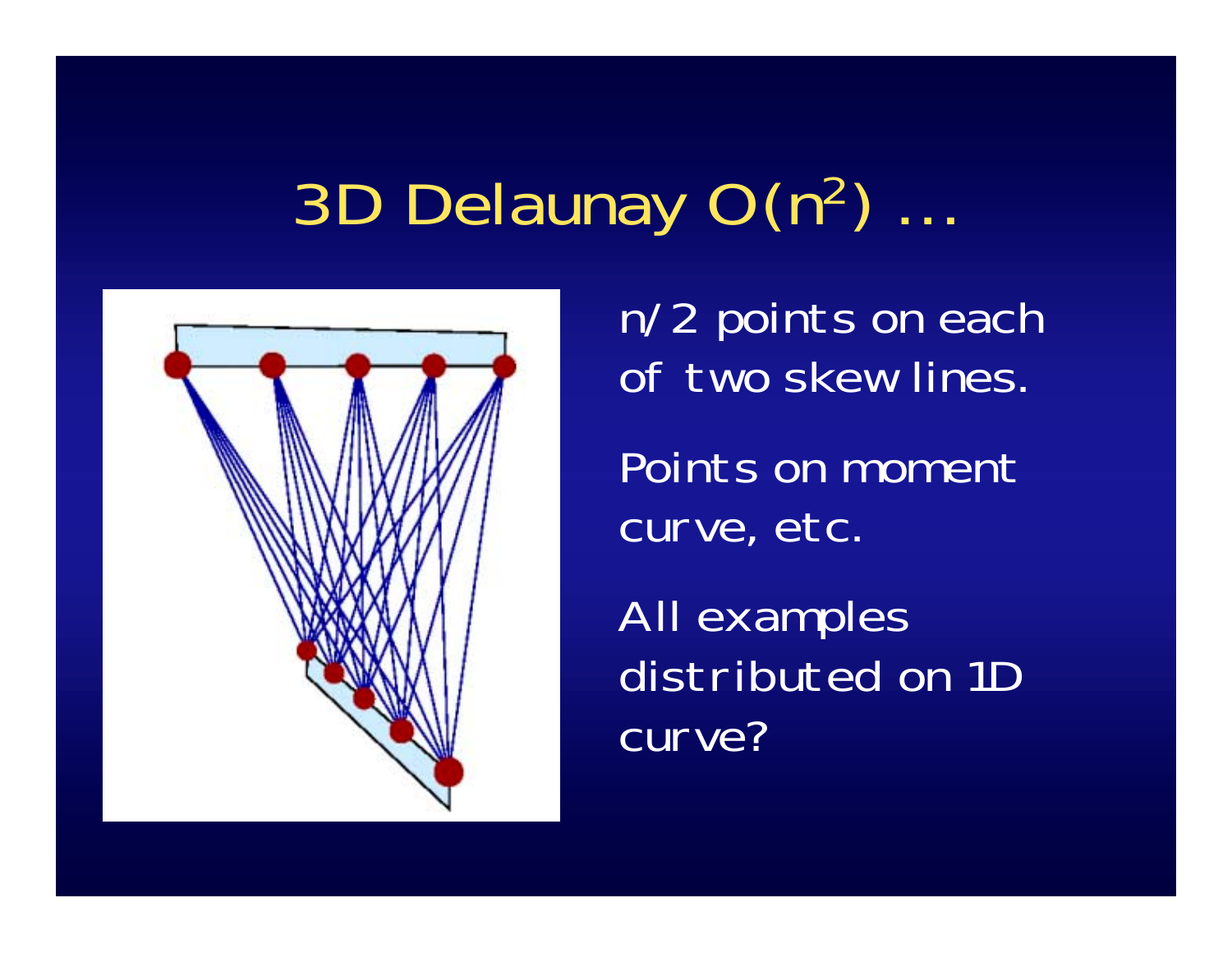### … but linear in practice.



Adding samples from surfaces in random order, #tetrahedra grows linearly.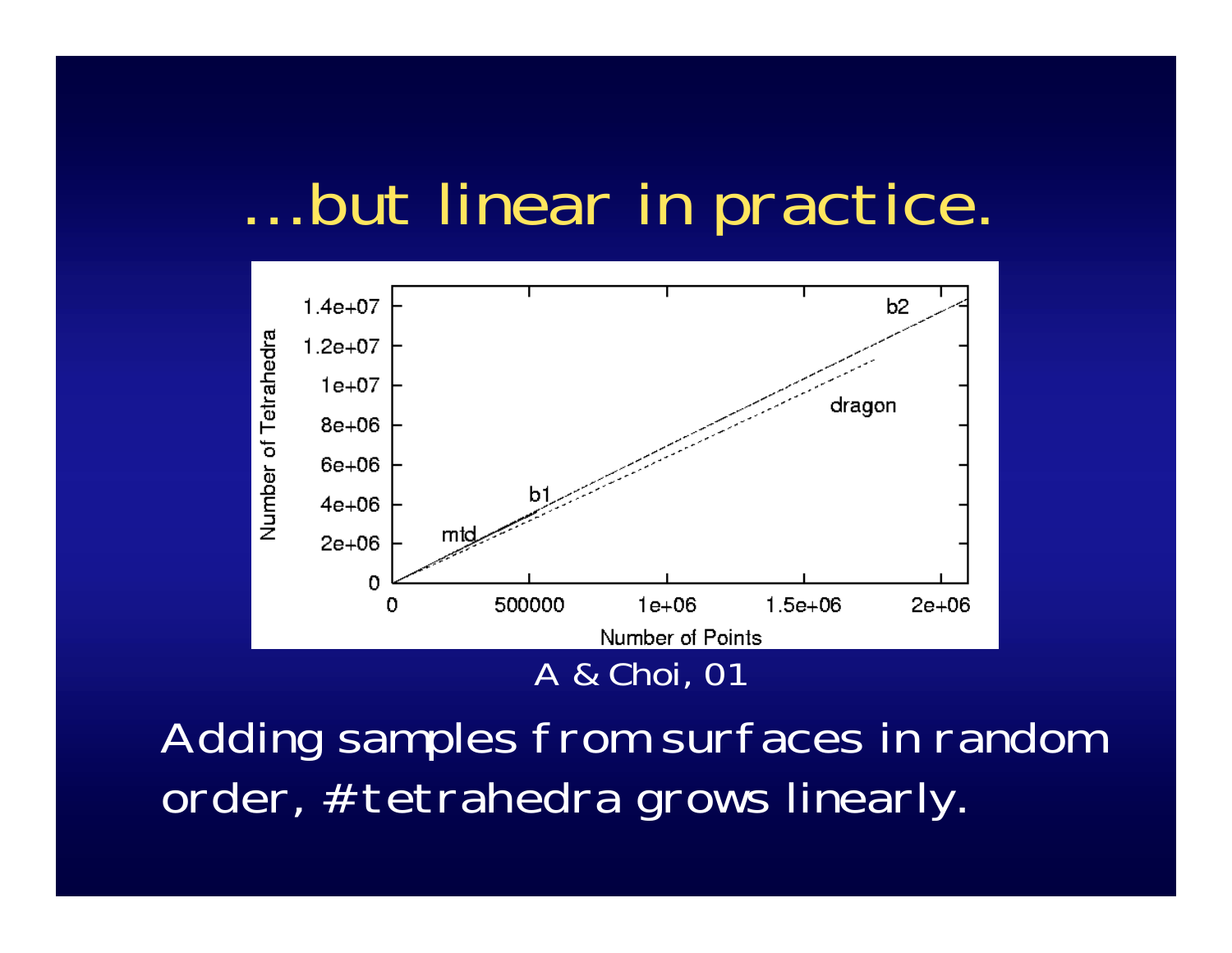### Linear special cases

Dwyer 91 - Uniform random in ball (any constant dimension)

Erickson 02 - Nicely sampled solid,<br>"spread" O(n<sup>1/3</sup>)

Golin & Na 00 - Uniform random on surface of convex polyhedron

Attali & Boissonnat 02 - Nicely sampled polyhedral surface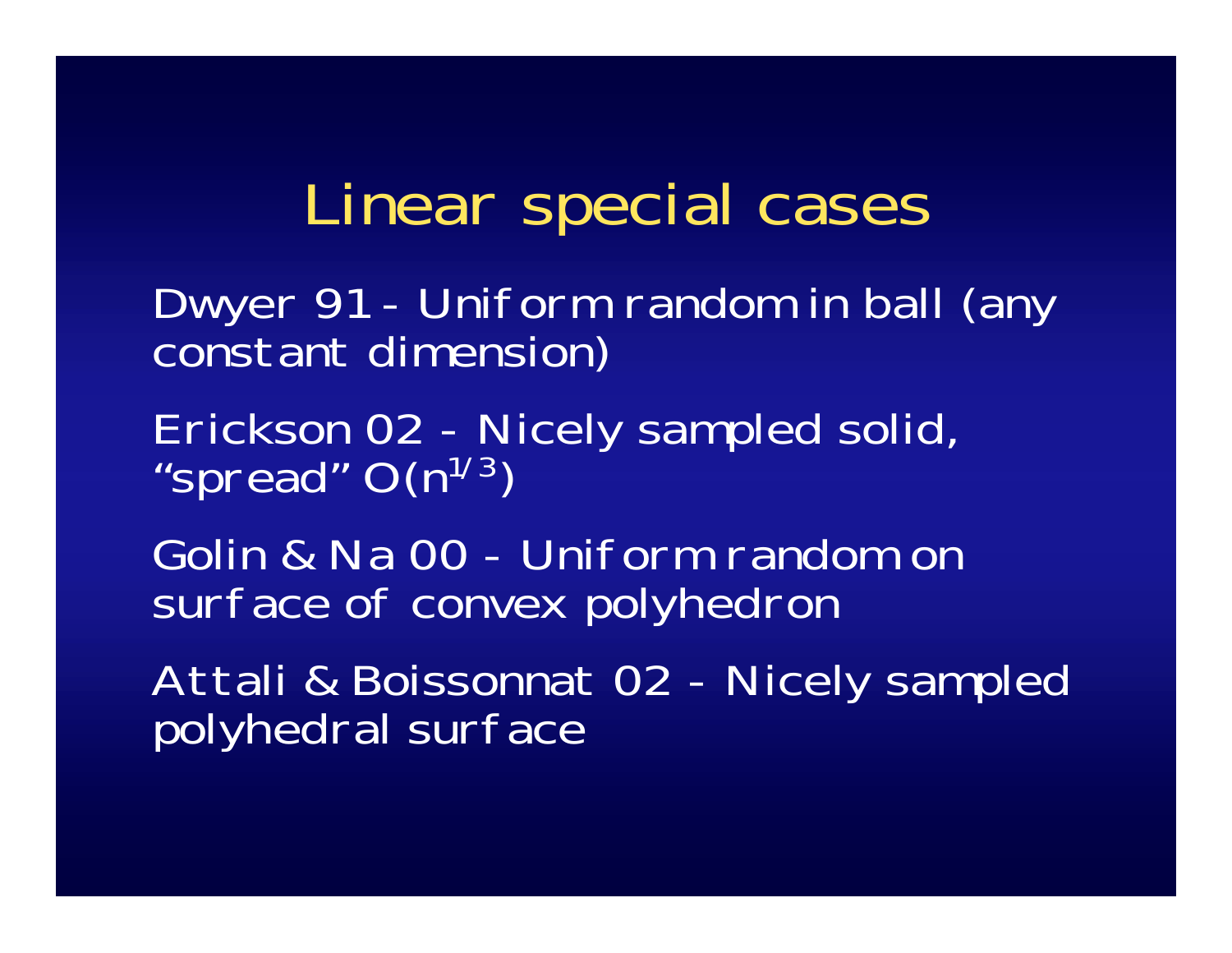Sampling models Consider behavior as n->infinity.

Every point has a point within distance ε and no point within distance δ.

Every point has 1<=m<=k samples within distance ε.

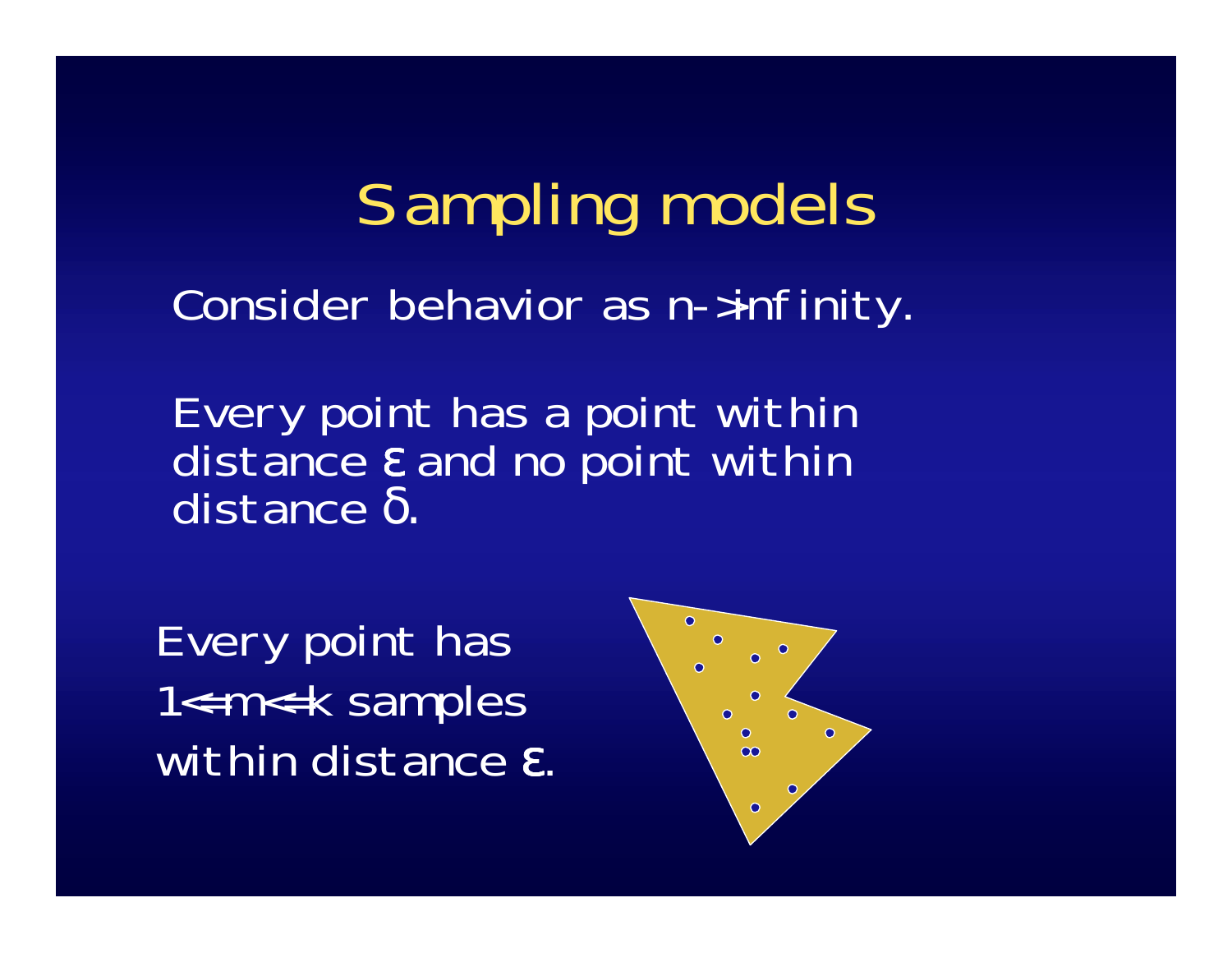### Almost linear

Golin & Na 02 - Uniform random on polyhedral surface, O(n log 4n)

Attali, Boissonnat & Lieuter 03 -Nice sampling, "generic" smooth surface S:<br>singular points (with osculating maximal<br>tangent balls) form a 1D set with fixed<br>length, O(n lg n)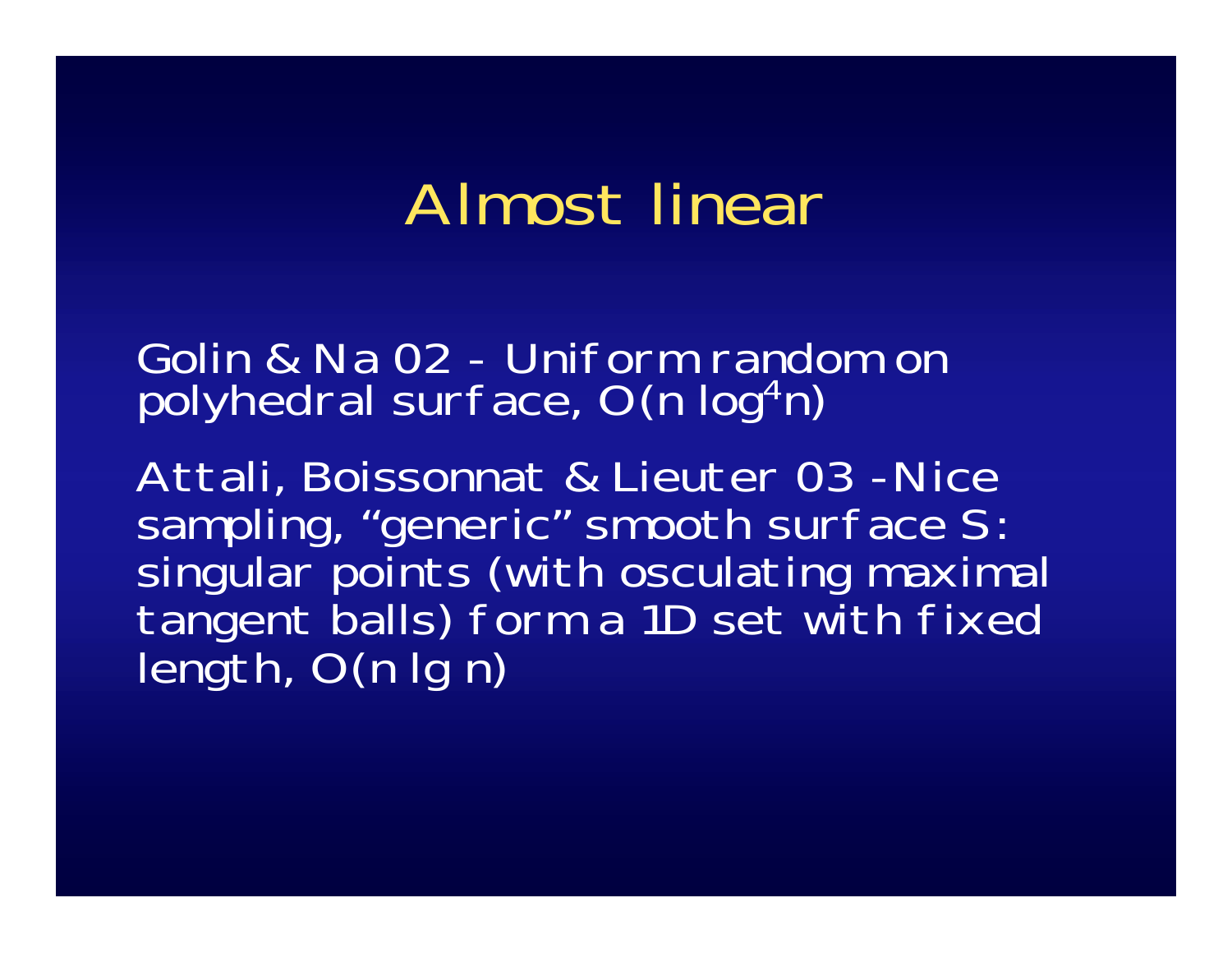#### Lower bounds



#### Jeff Erickson (by Howard Sun)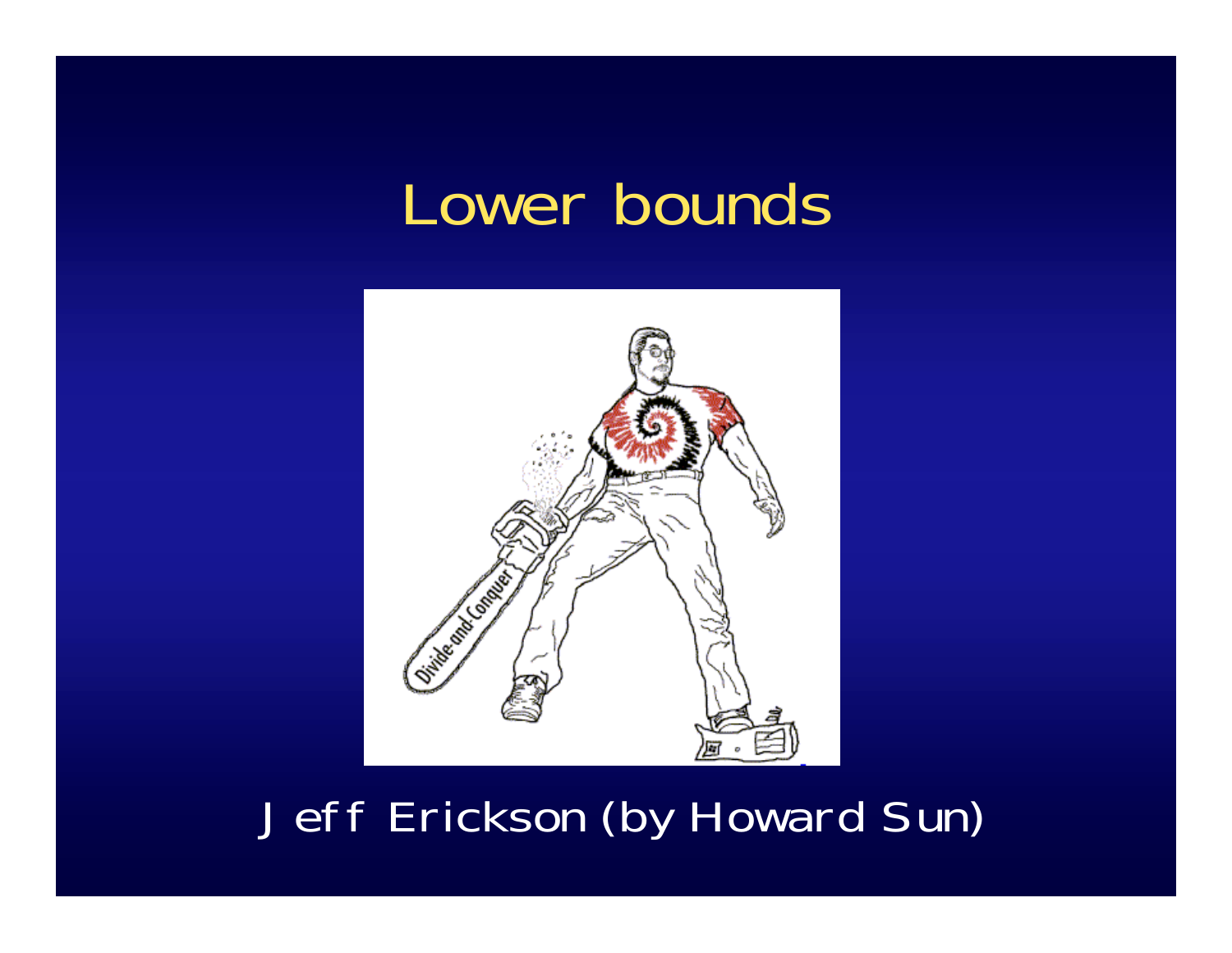#### Lower bounds



Given n, <sup>ε</sup>, can construct a suface and an ε−sample with  $O(n^2 \epsilon^2)$  triangulation.



O( εn) balls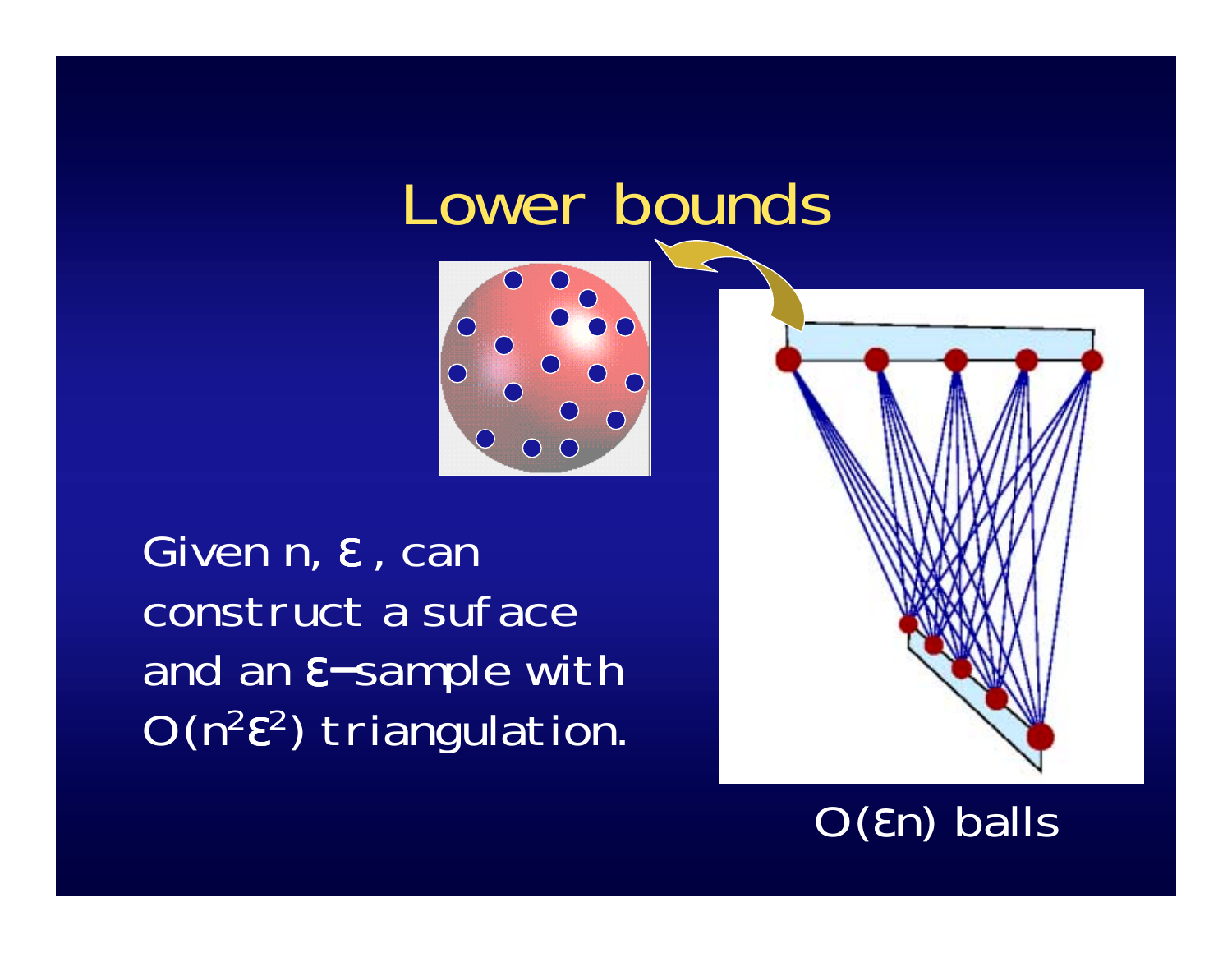### Lower bounds

Helix with sqrt(n) turns, sqrt(n) samples per turn.

Fact (Erickson, Bochis & Santos): ball tangent to cylinder at 2 samples in same turn contains no other samples  $\rightarrow$  O(n<sup>3/2</sup>) Delaunay edges.

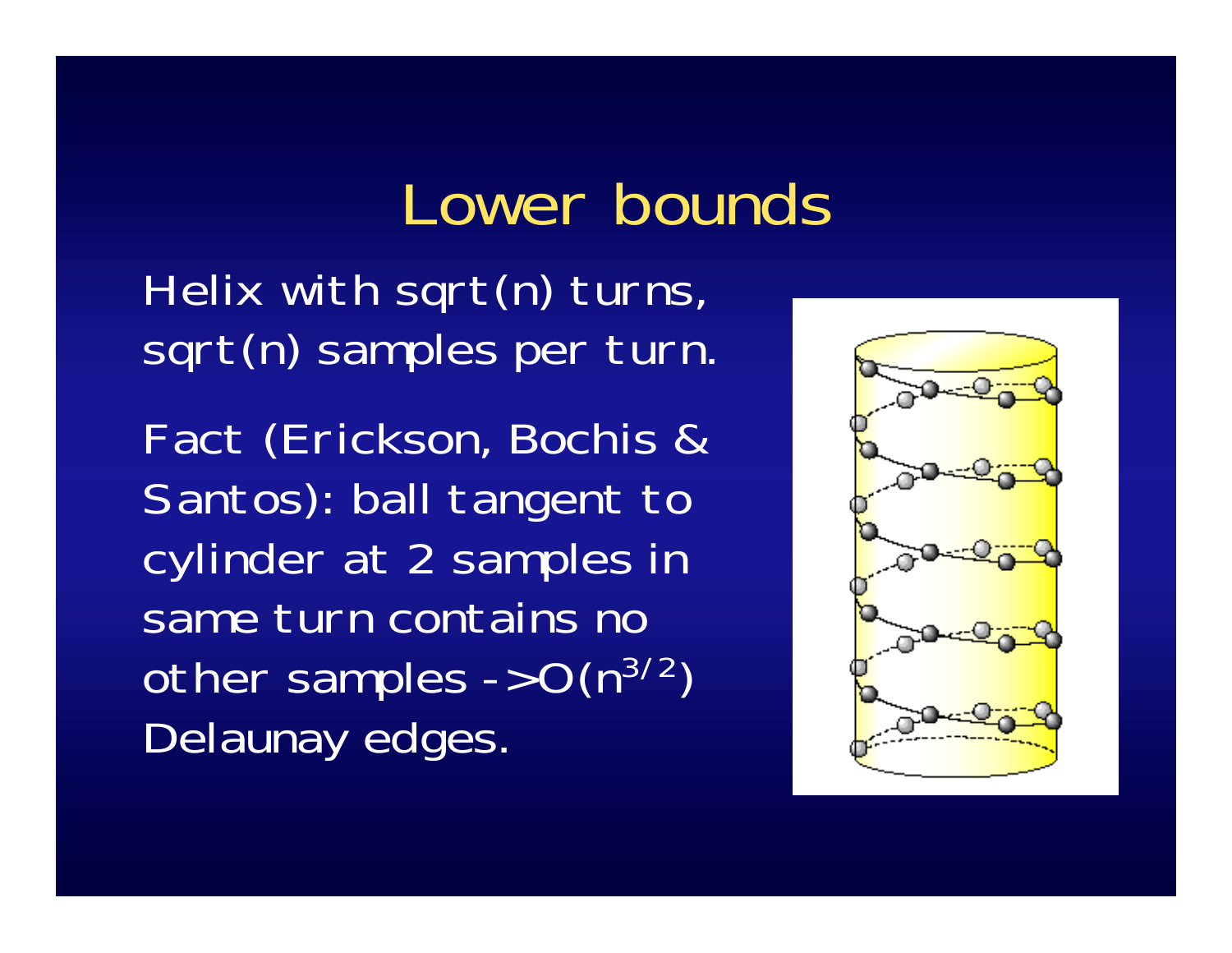## Higher dimensions?

Conjecture: Nice distribution of samples from surface of co-dimension c has Delaunay triangulation of complexity  $O(n_1^{\left(c/2\right)}+1)$ ?



Compute only "in-manifold" linear part?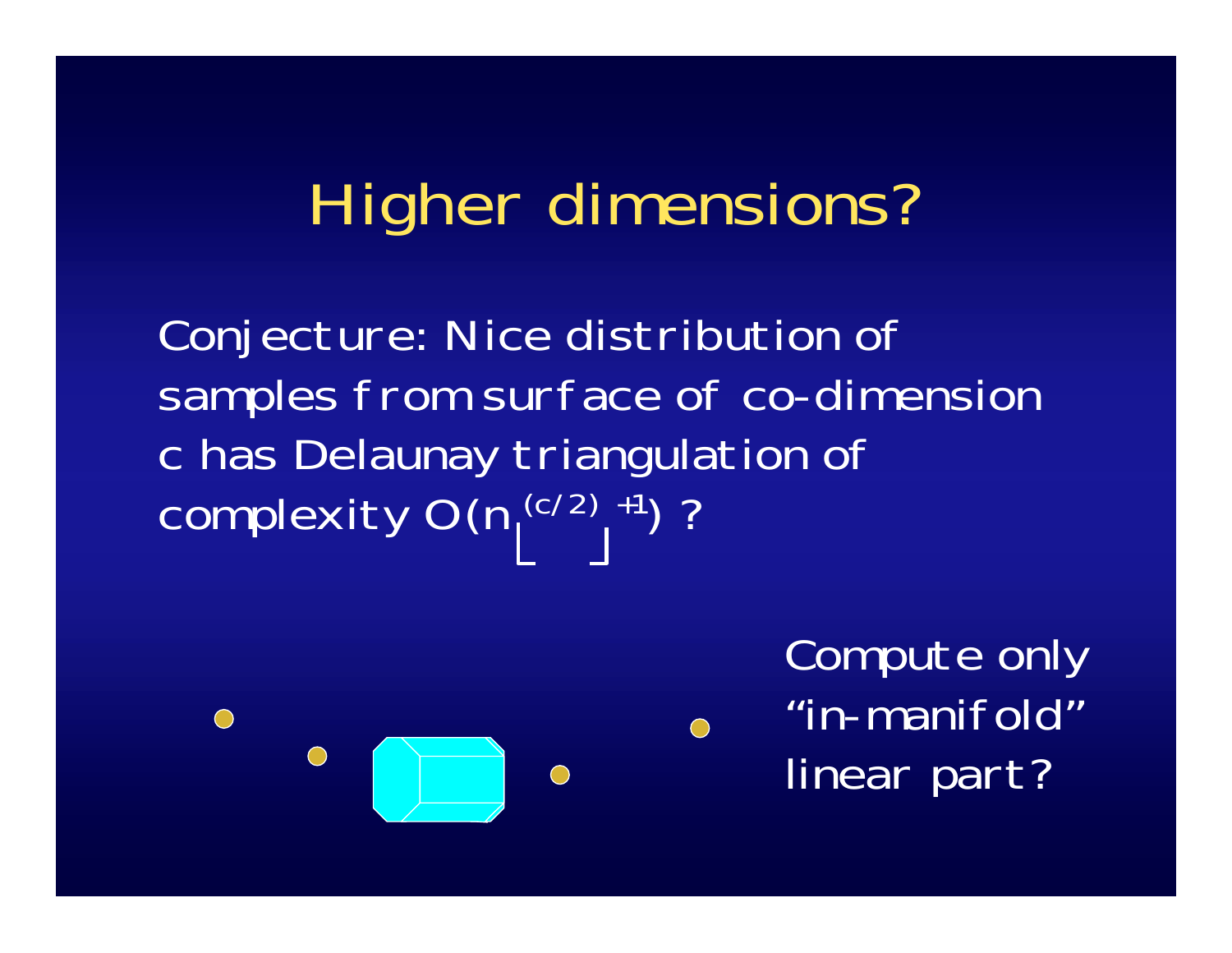# Randomized incremental algorithm



Add points one by one in random order, update triangulation with flips. Simple, optimal (worst-case expected time).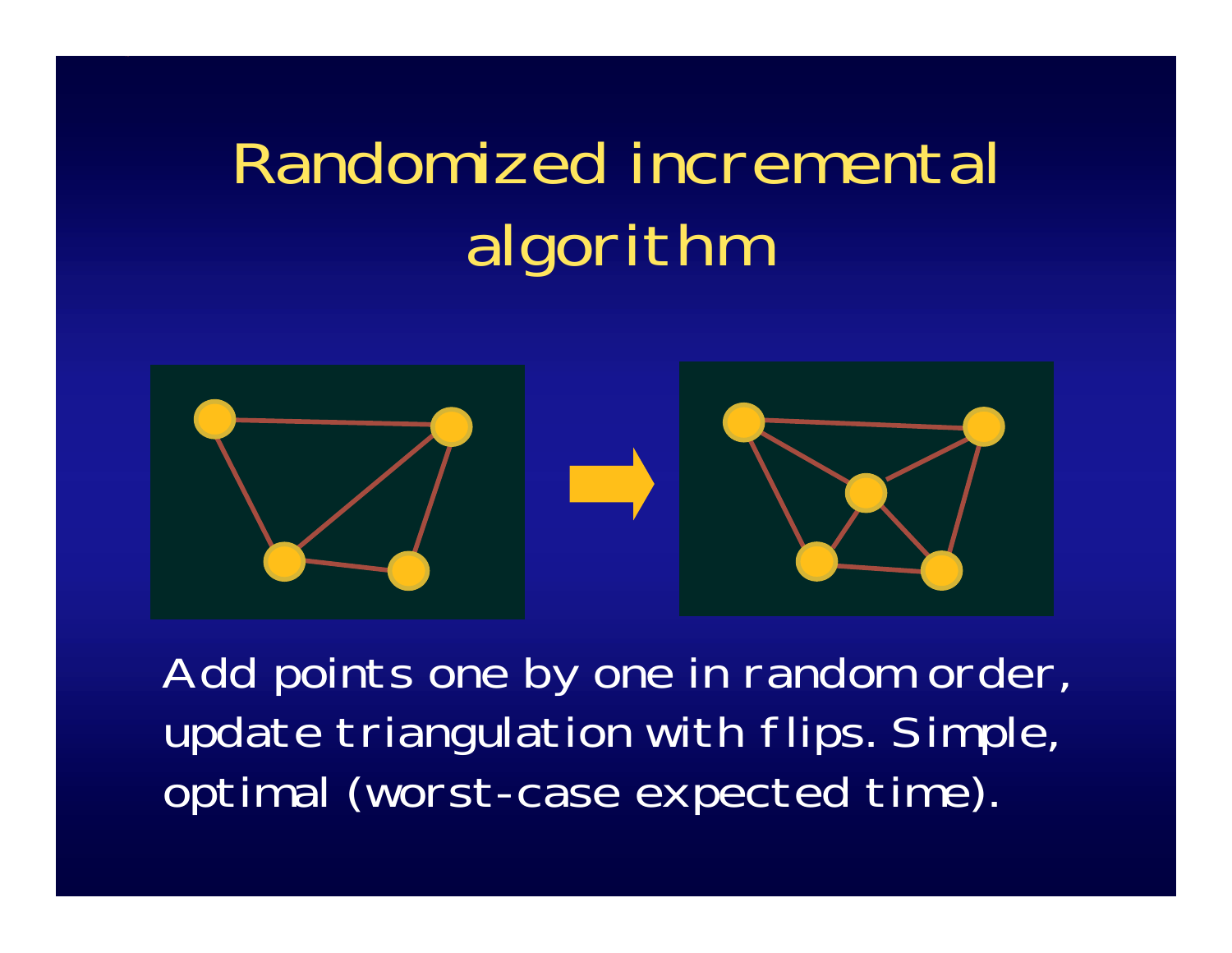#### Implementations

**delcx** - Edelsbrunner, Muecke, Facello 92,96

**hull** - Clarkson 96

**CGAL Delaunay hierarchy** - Devillers, Teillaud, Pion 01

**pyramid** - Shewchuk, unreleased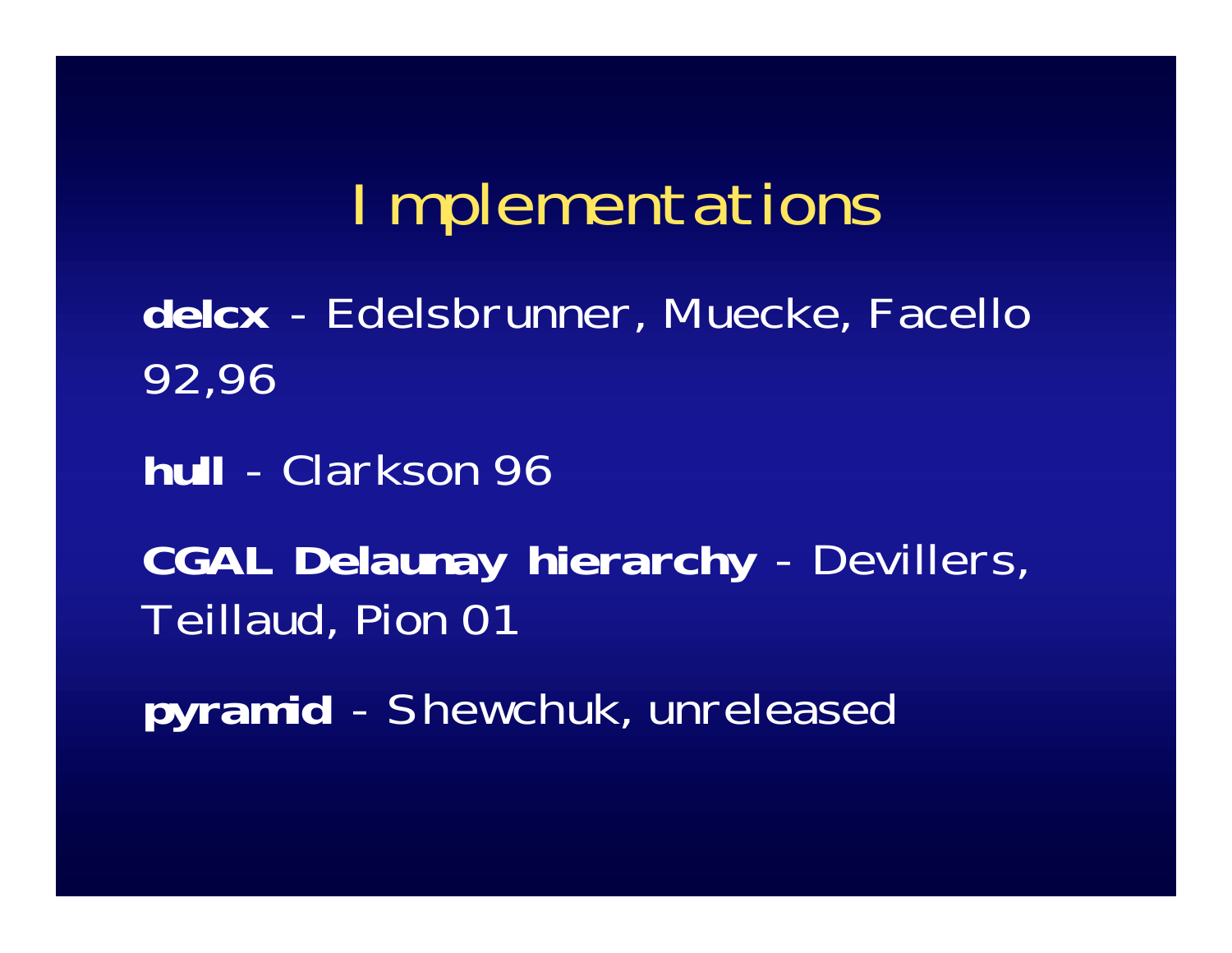## Memory usage



Performs great…until !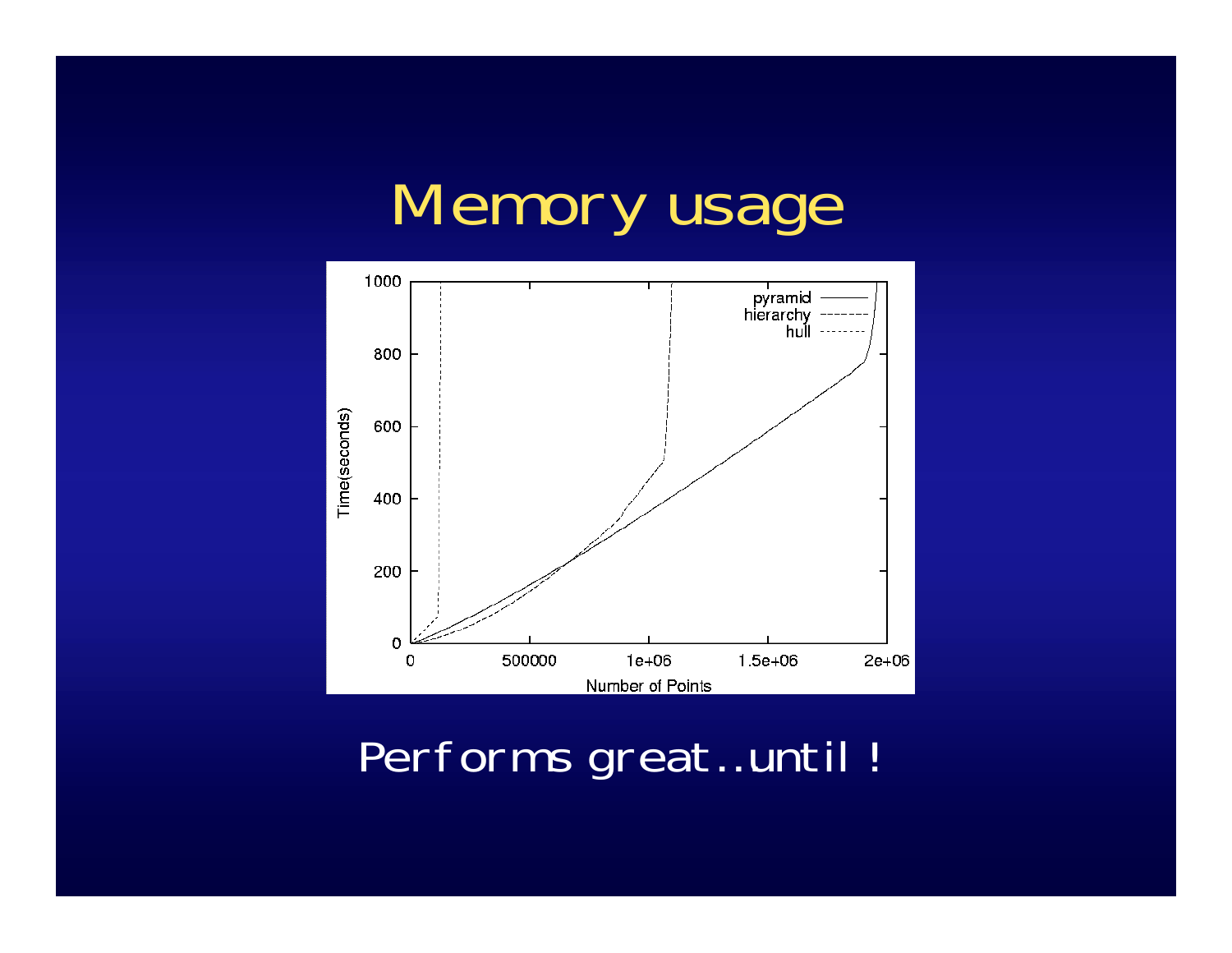Point location strategies Theoretical bottleneck.

O(log n) per location possible with search data structure, but is it worth the effort in practice?

CGAL, hull - data structures

delcx, pyramid - no data structures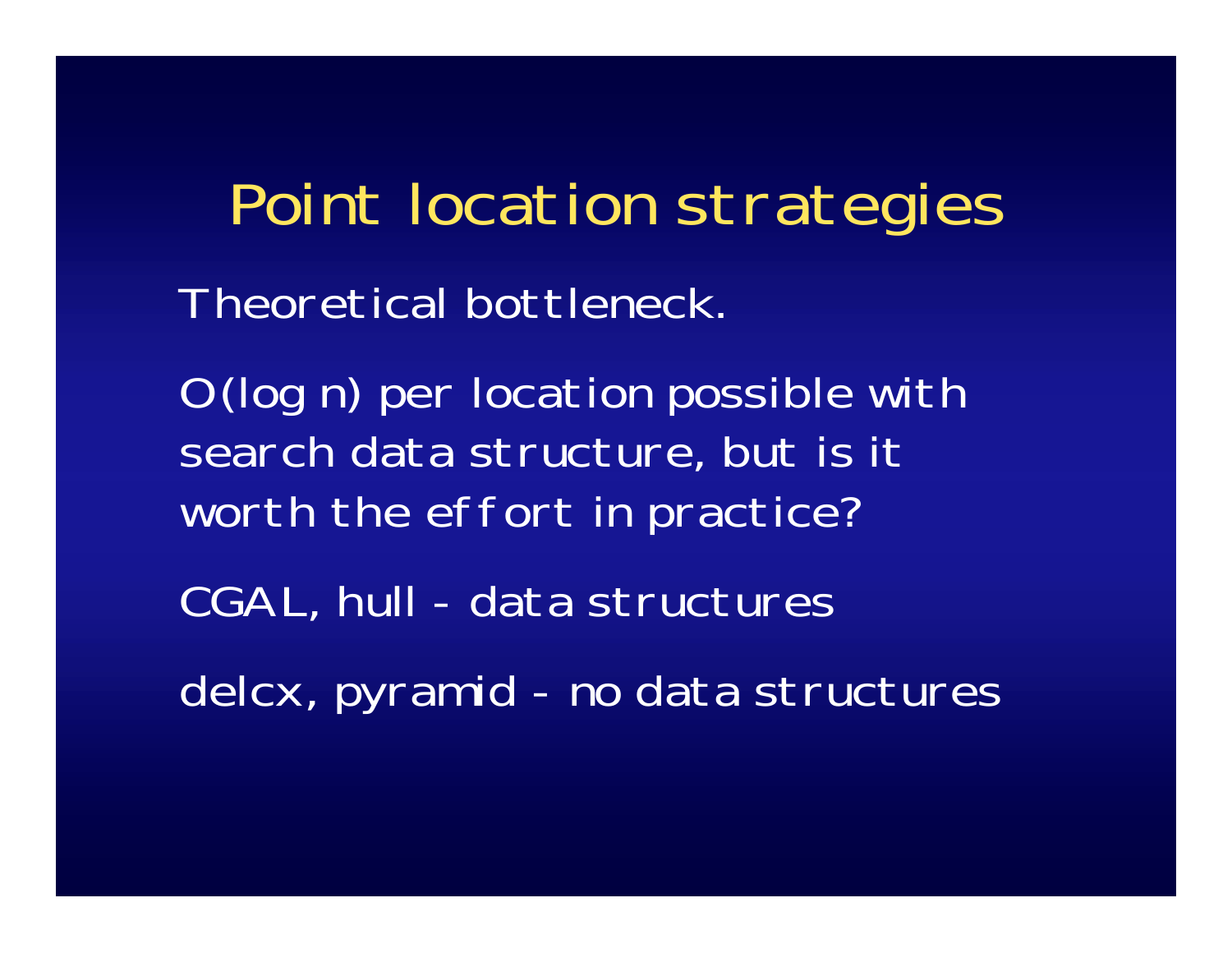## Idea

#### Blelloch, Blandford, Cardoze, Kadow 03

#### Compress representation of DT, while allowing updates.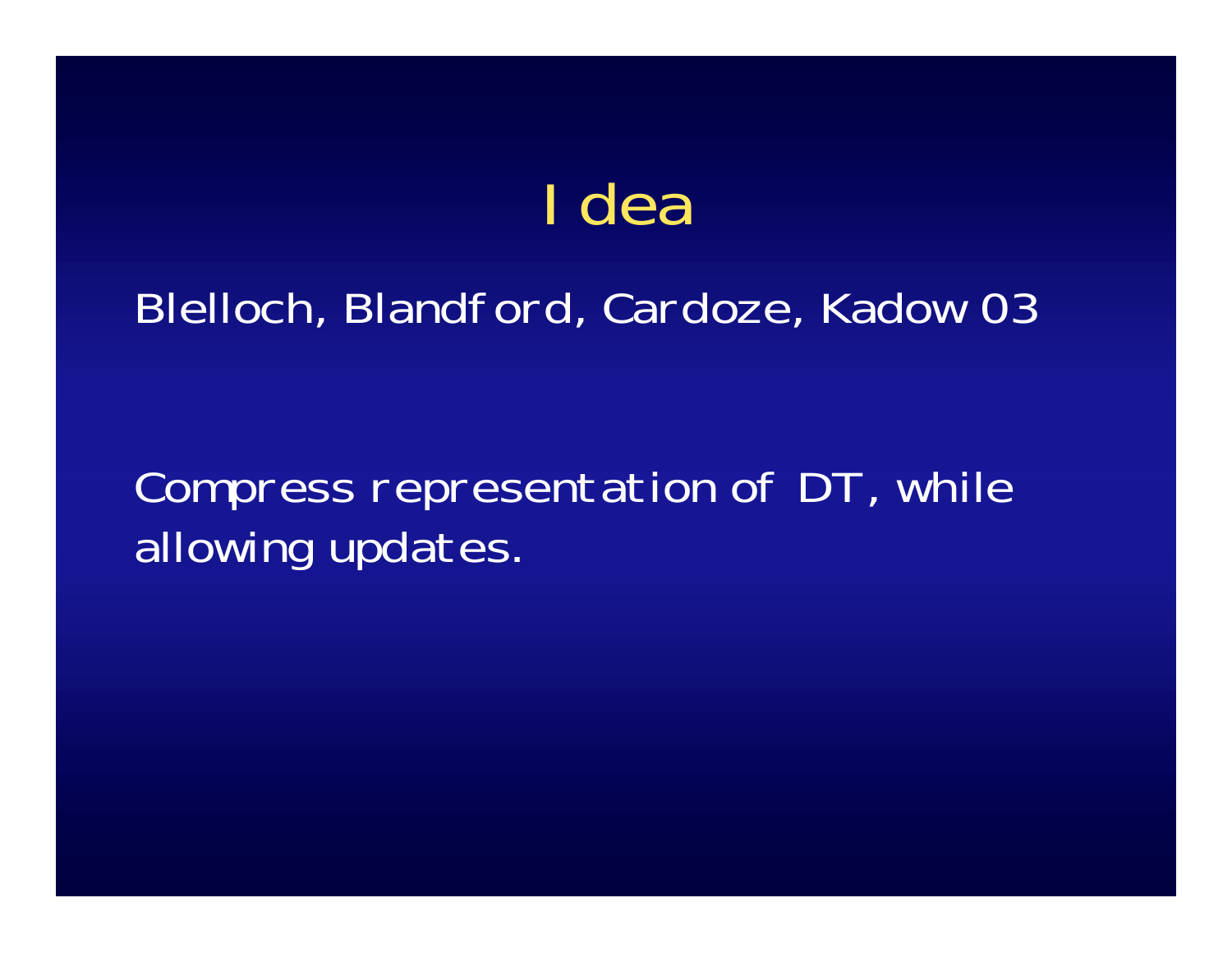## Representation



List vertex indecies around each edge (with tricks to reduce redundancy).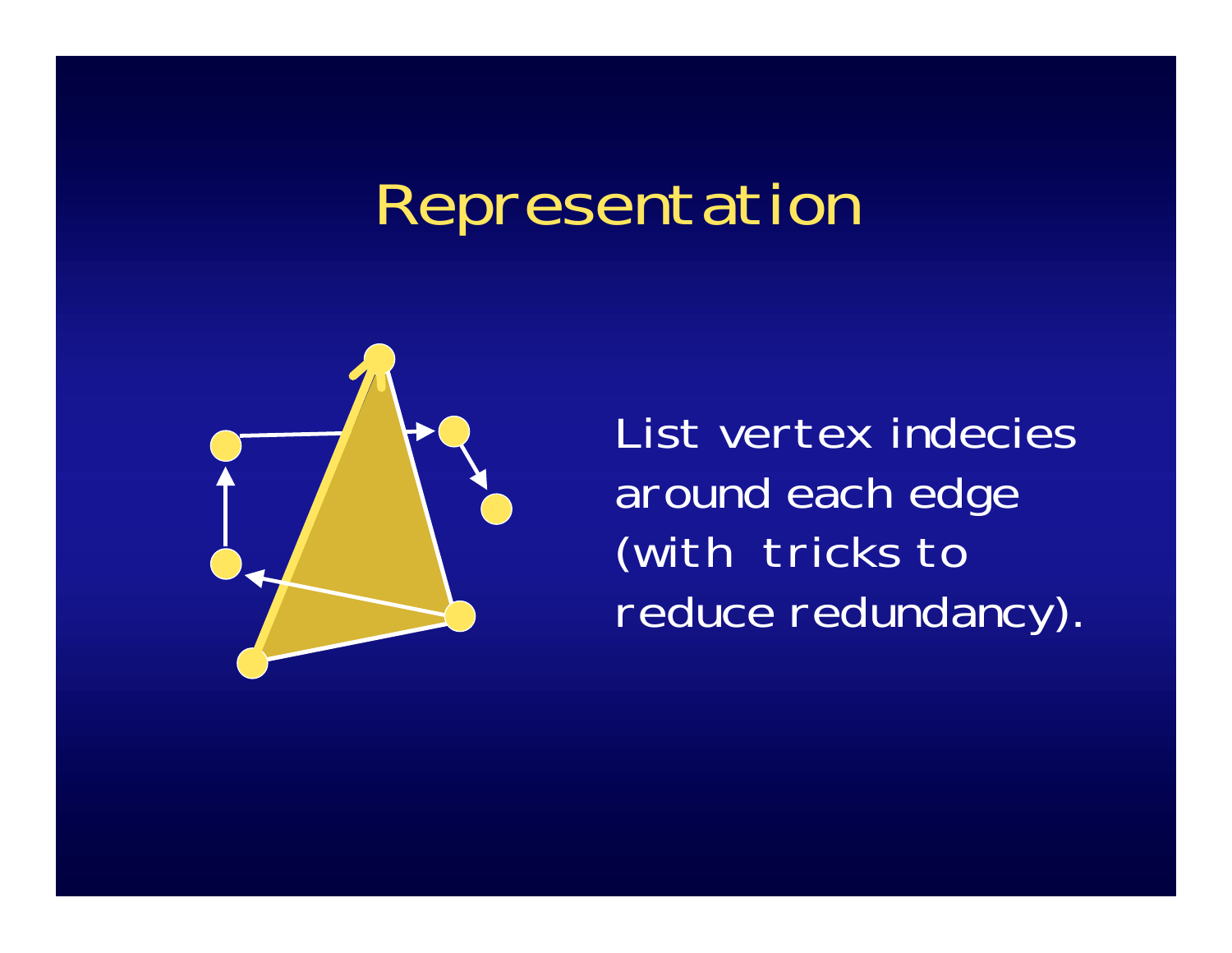#### Representation



Use difference coding so each index is just a few bits.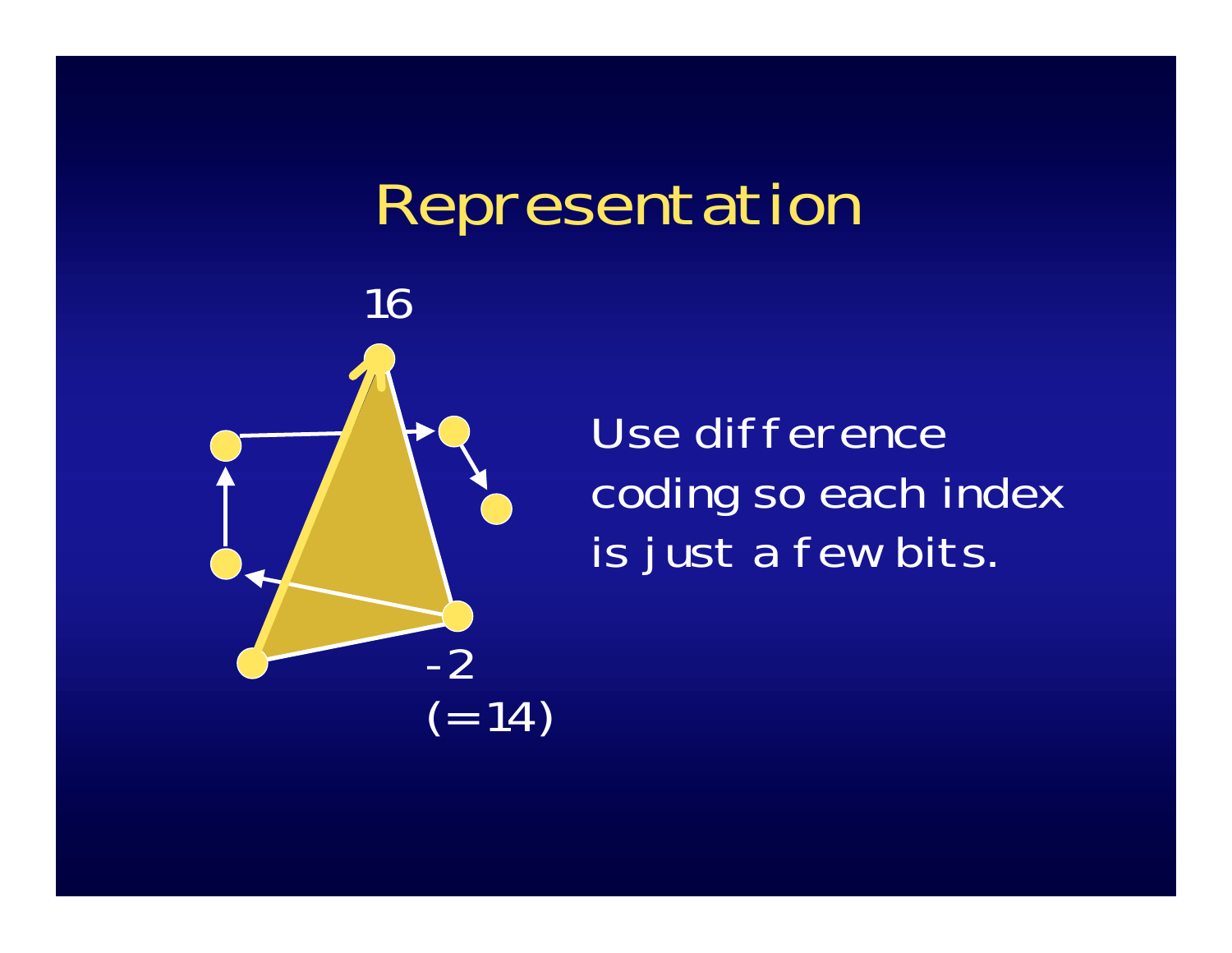## Assigning indices



Use kd-tree to assign similar indices to points (hopefully) near each other in **Delaunay** triangulation.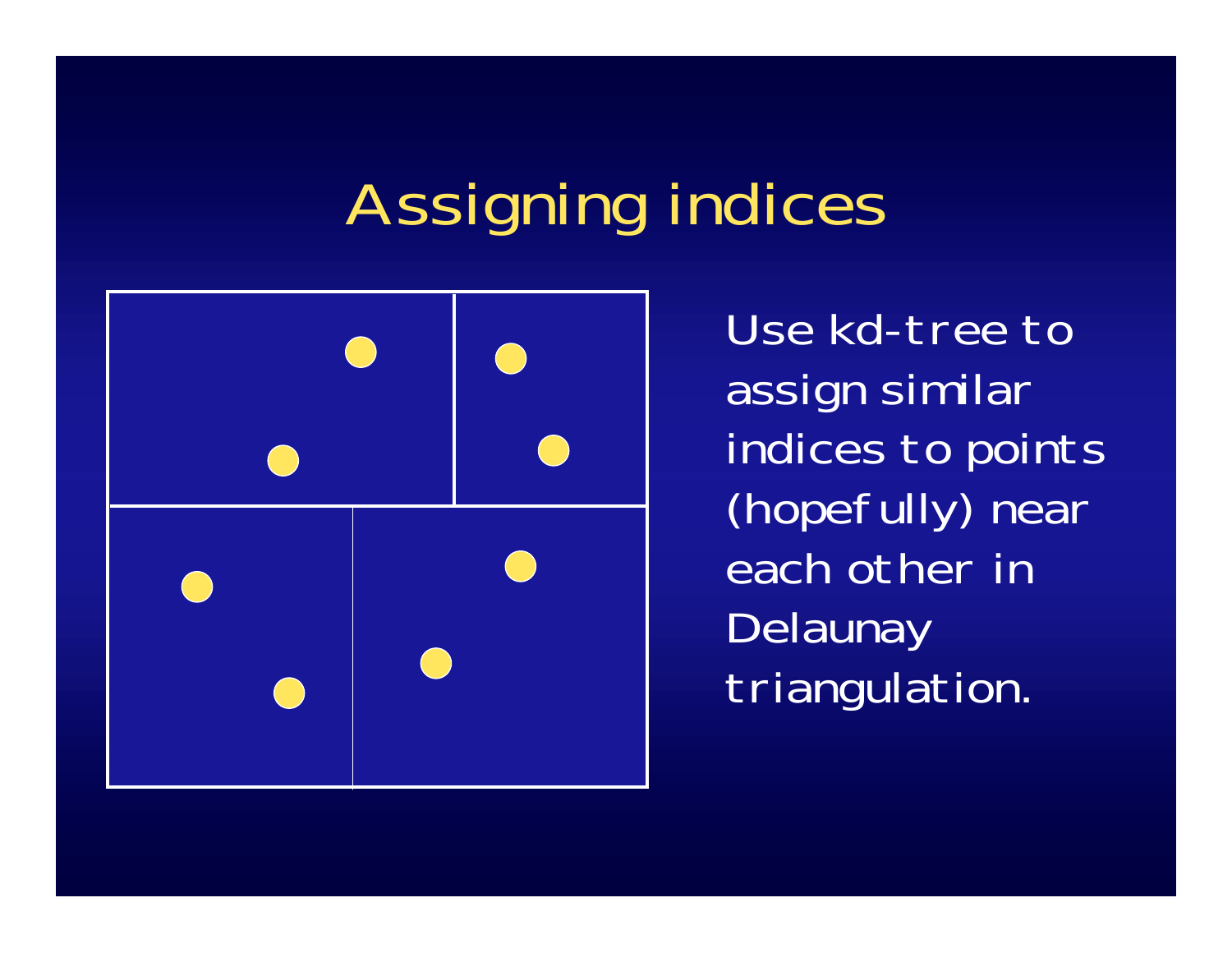### Data structures

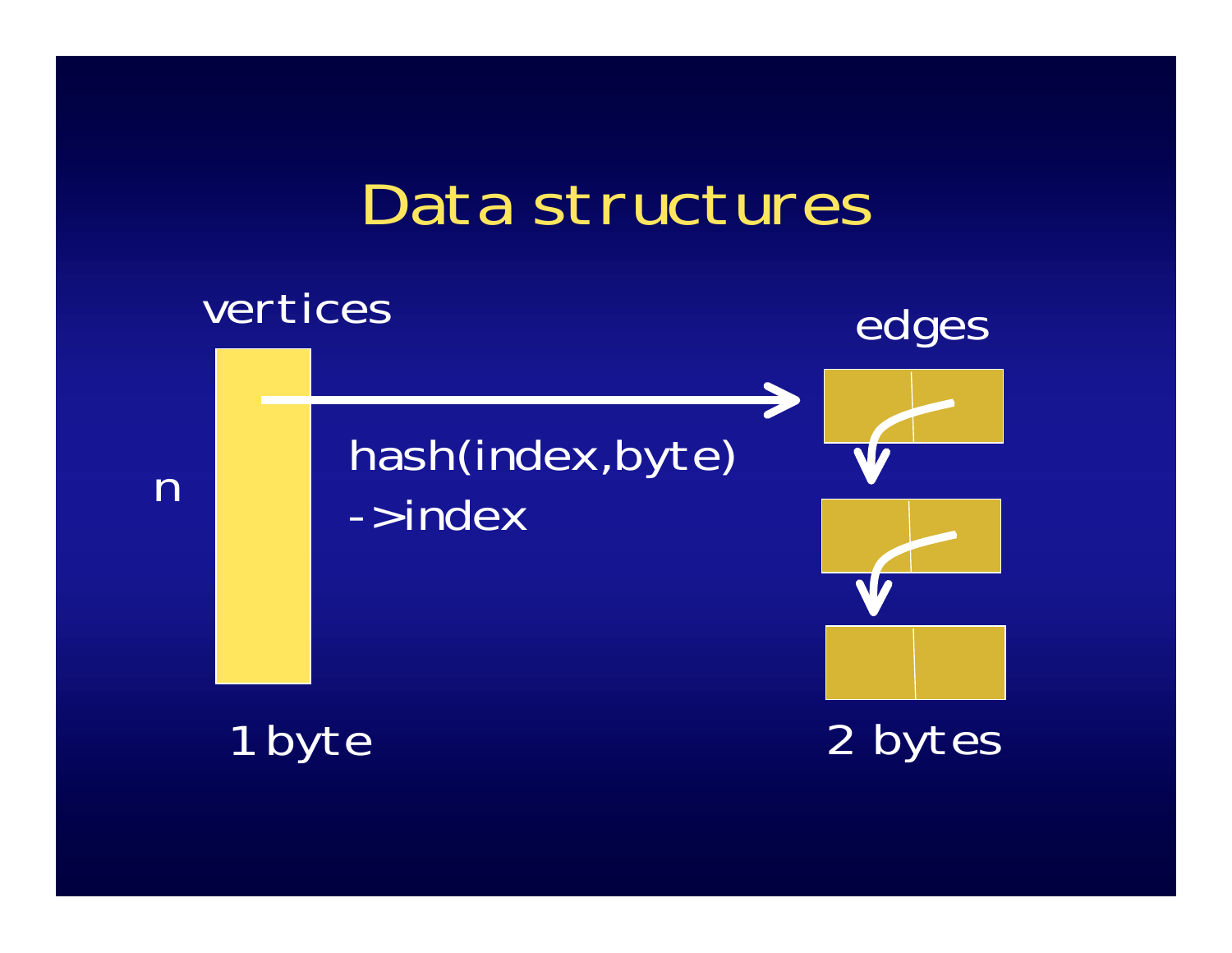#### Data structures



offsets to surrounding vertices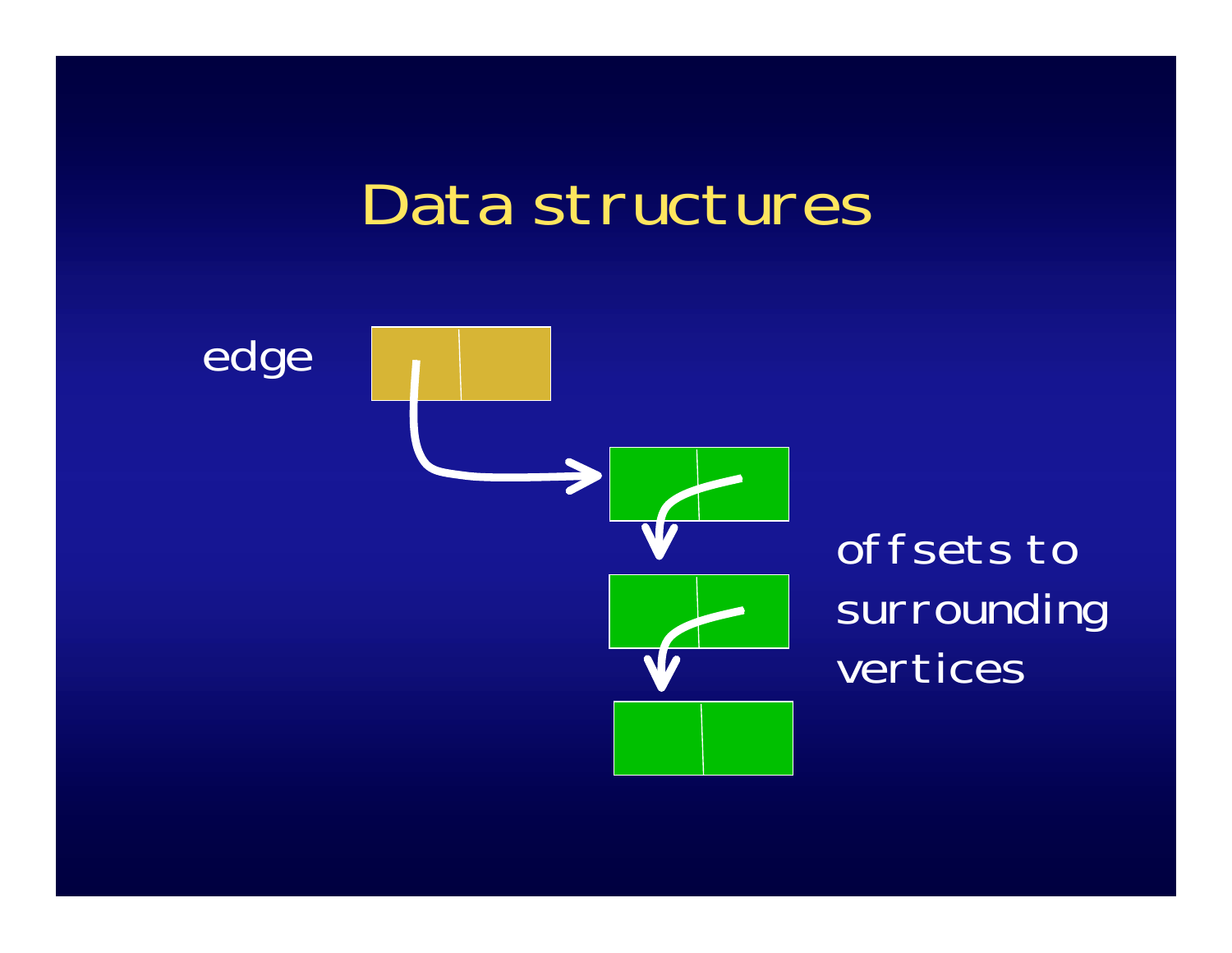## Compression results



100M tets = 10M pts

#### 2 Gig, 2.4 GHz

50min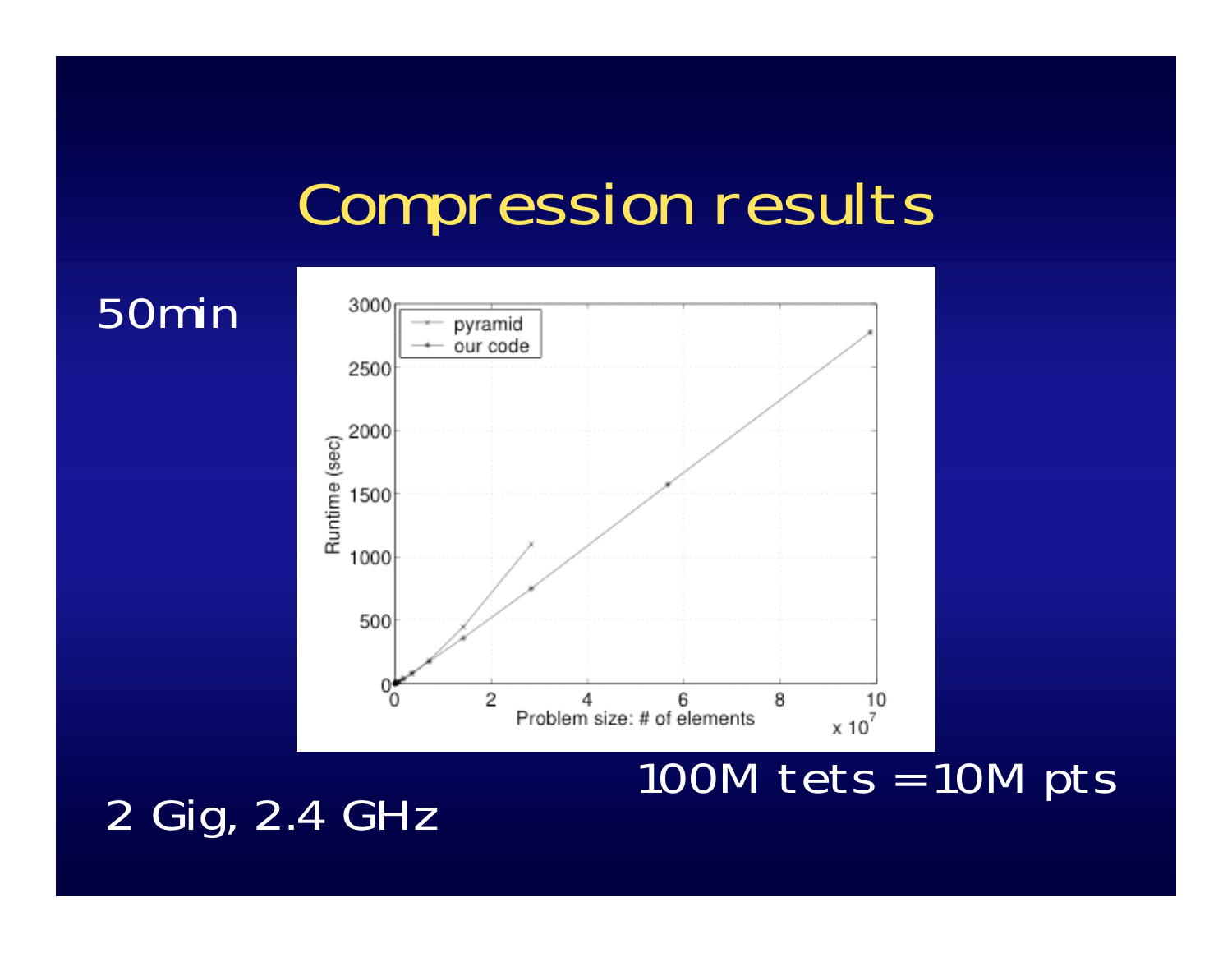## Idea

#### **Partially** randomized insertion order

• increase locality of reference, especially as data structure gets large

 $\bullet$  retain enough randomness to guarantee optimality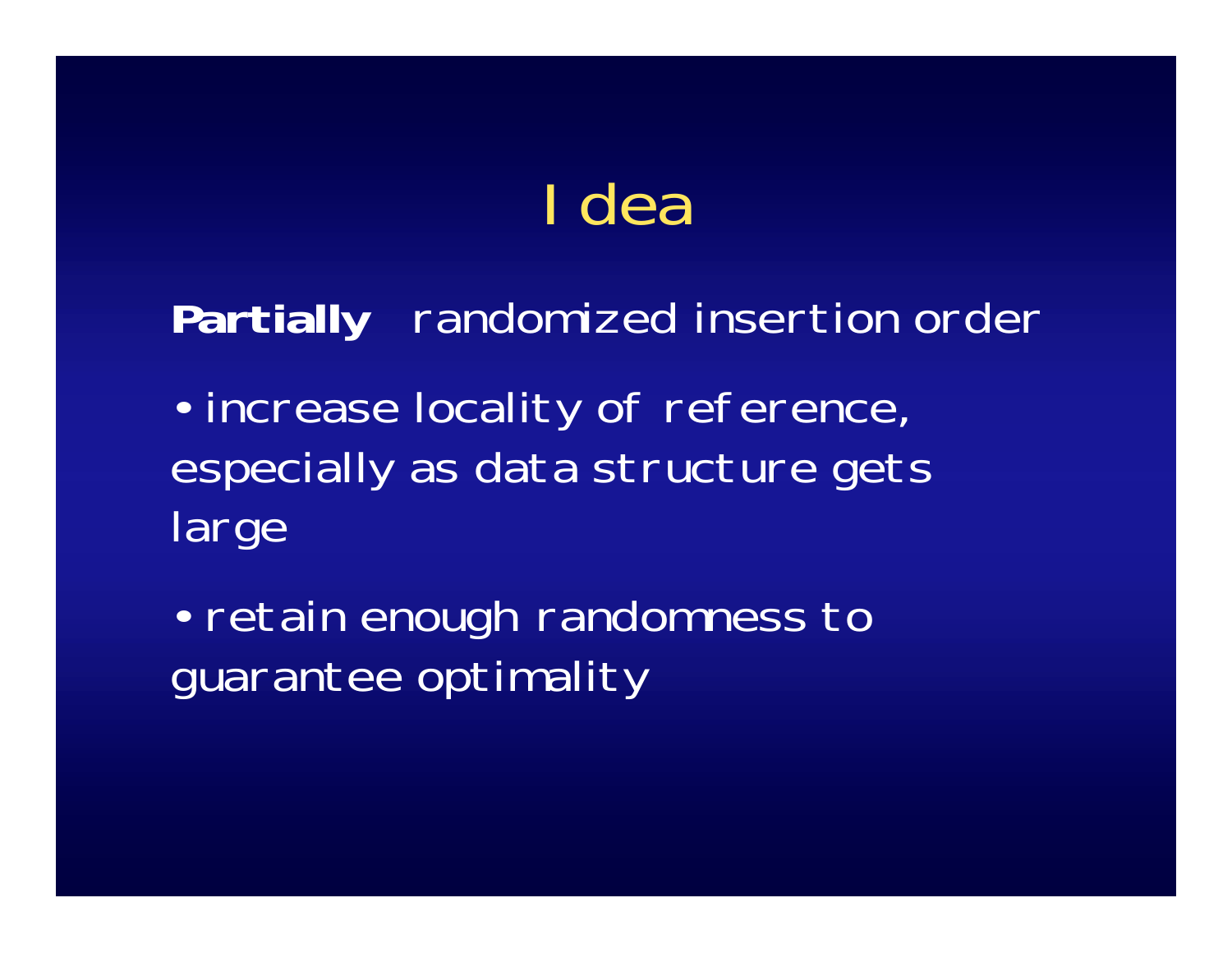Biased Randomized Insertion Order (BRIO) (A, Choi, Rote, 03)

- $\bullet$ Choose each point with prob = 1/2.
- $\bullet$  Insert chosen points recursively con BRIO.
- • Insert the remaining points in arbitrary order.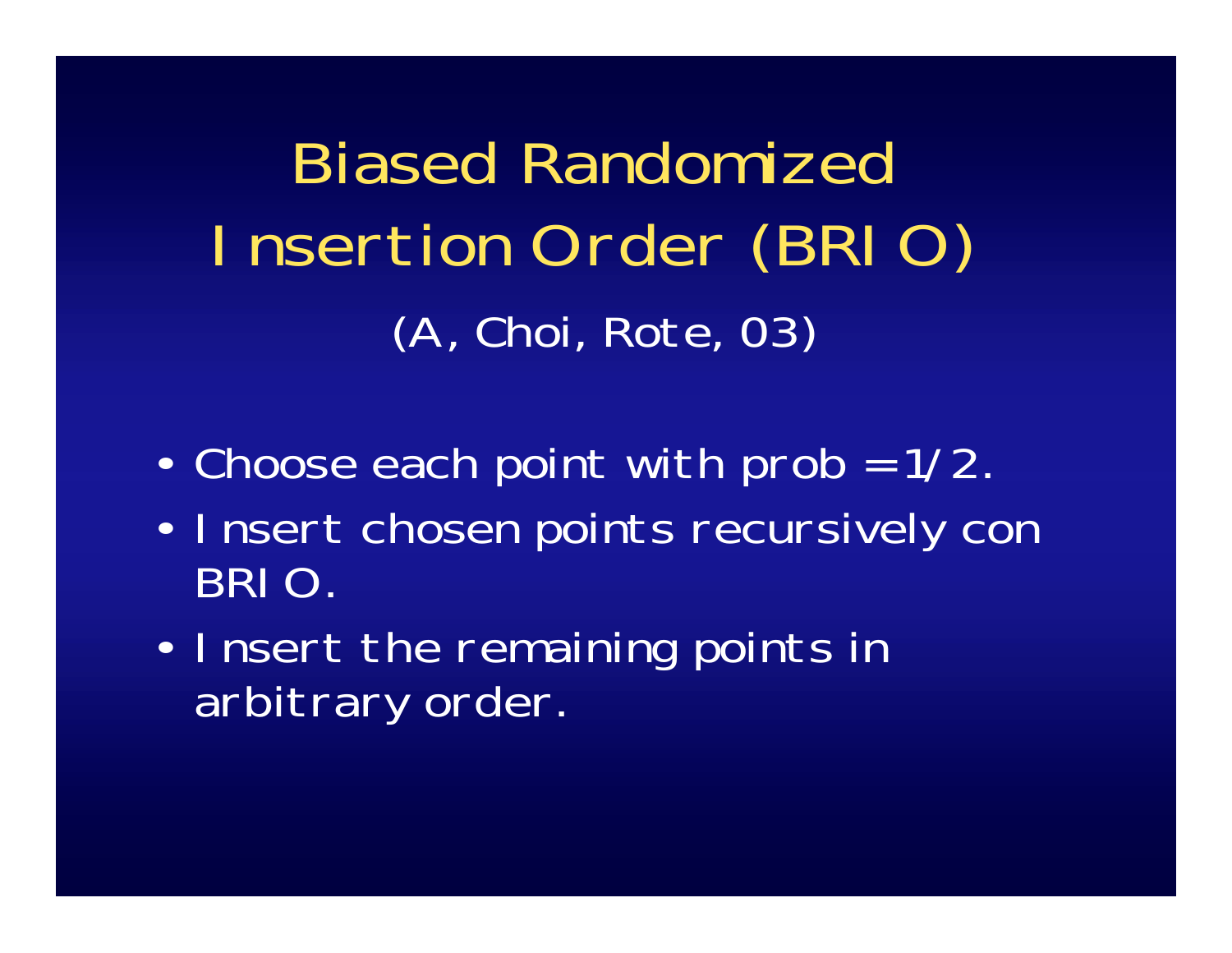## BRI C

#### log n rounds of insertion

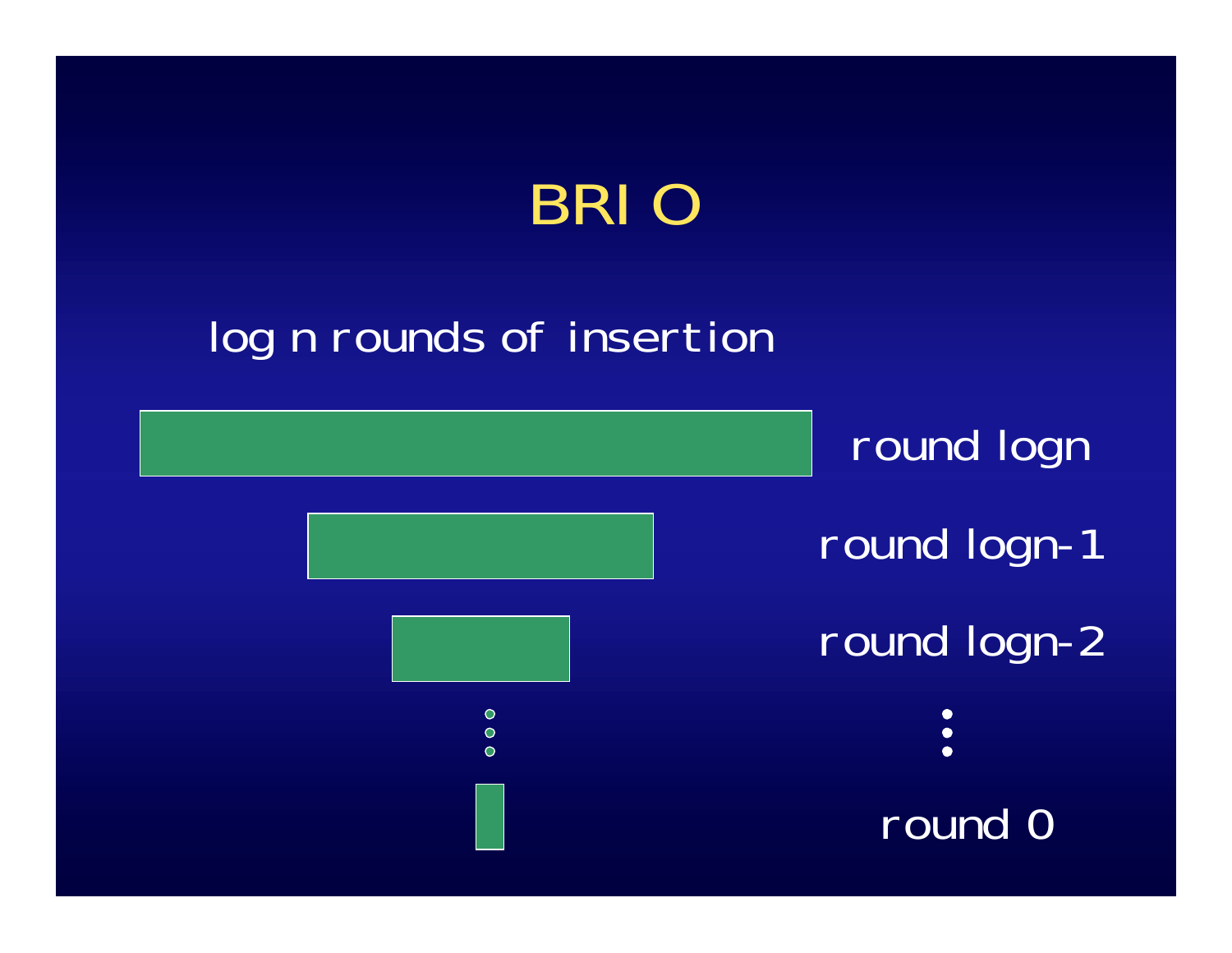

Randomness has two benefits:

 $\bullet$ Bound total number of tetrahedra

 $\bullet$  Bound time required for locating new points in triangulation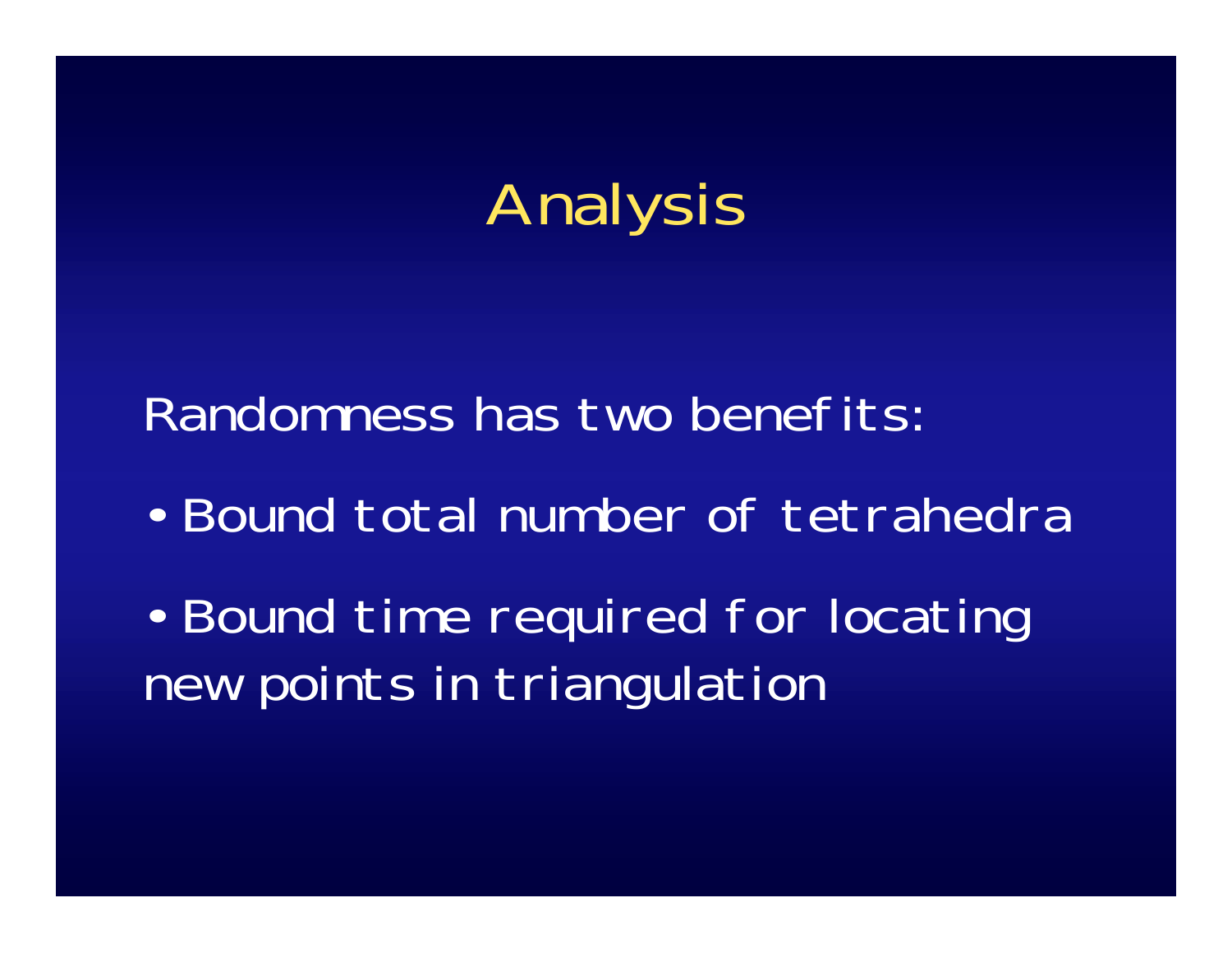## Analysis

#### Adapted from Clarkson and Shor, Mulmuley





• stoppers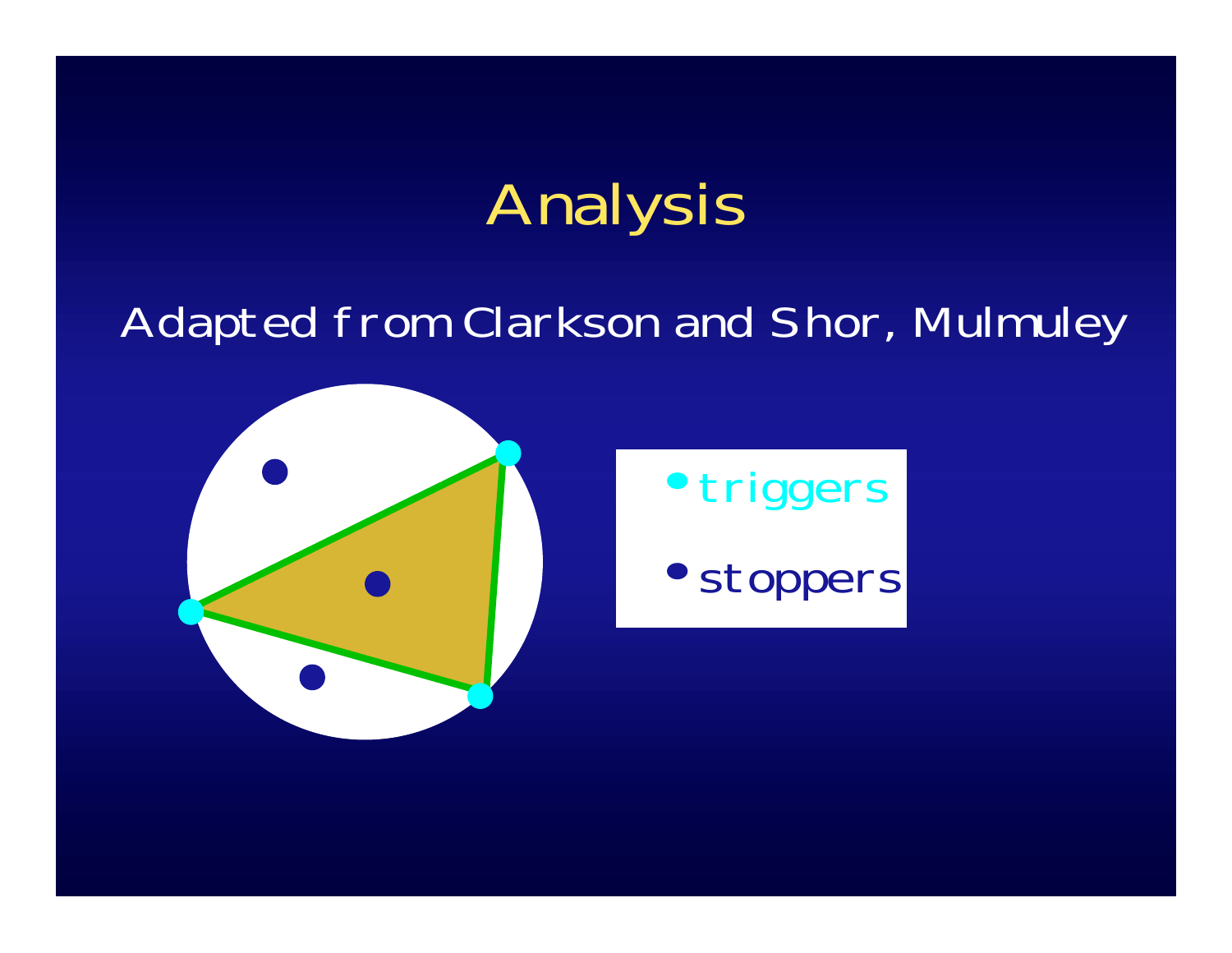### Triggers and stoppers



A tetrahedron appears during construction if all its triggers are inserted before any of its stoppers.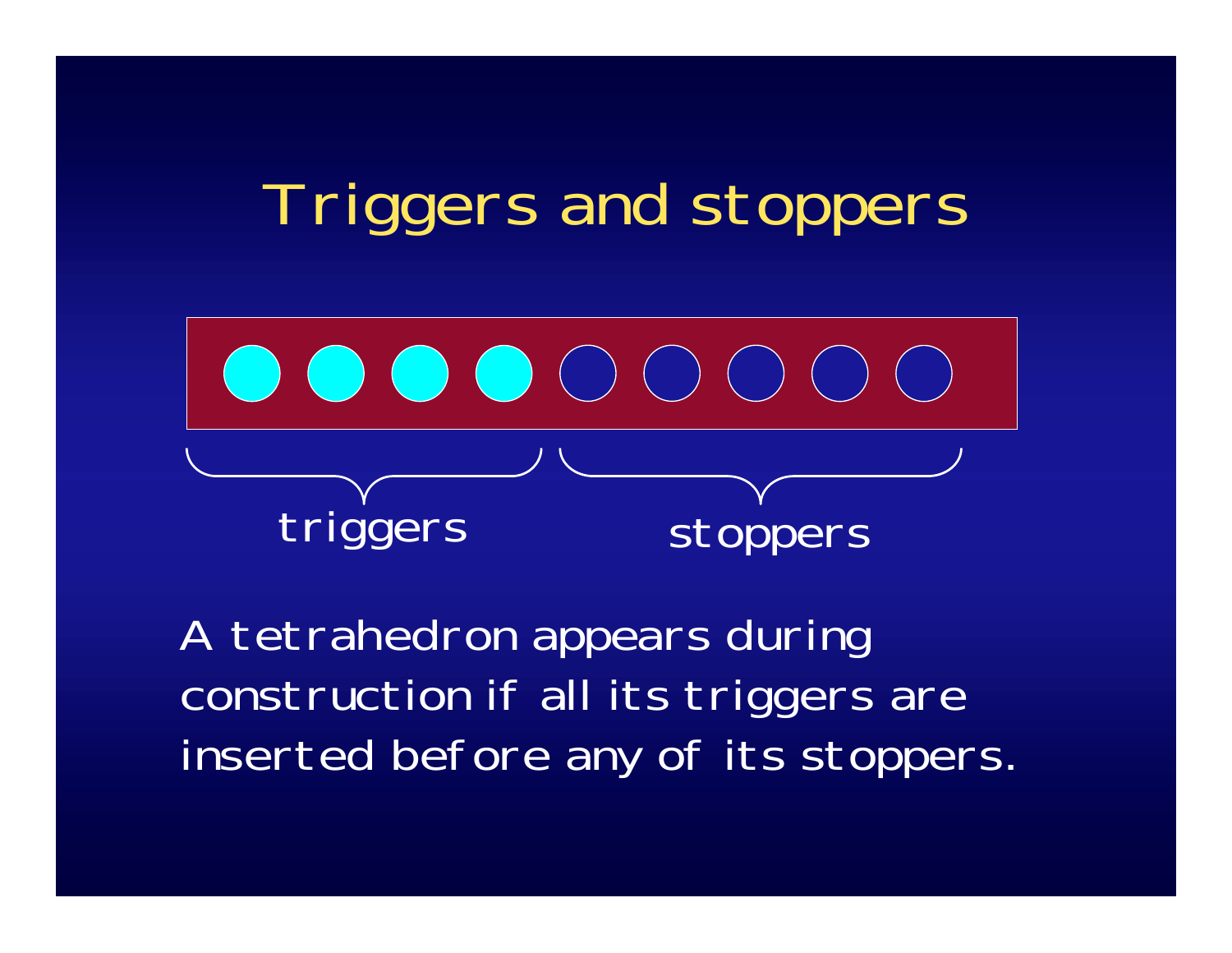### Probability tet appears

<= P[the round where all triggers are chosen is <= the first round where any stopper is chosen]

$$
= P[s+4 \text{ random numbers, the first 4} < 0.06]
$$

$$
= O(1/s4)
$$

Analysis of optimality goes through directly.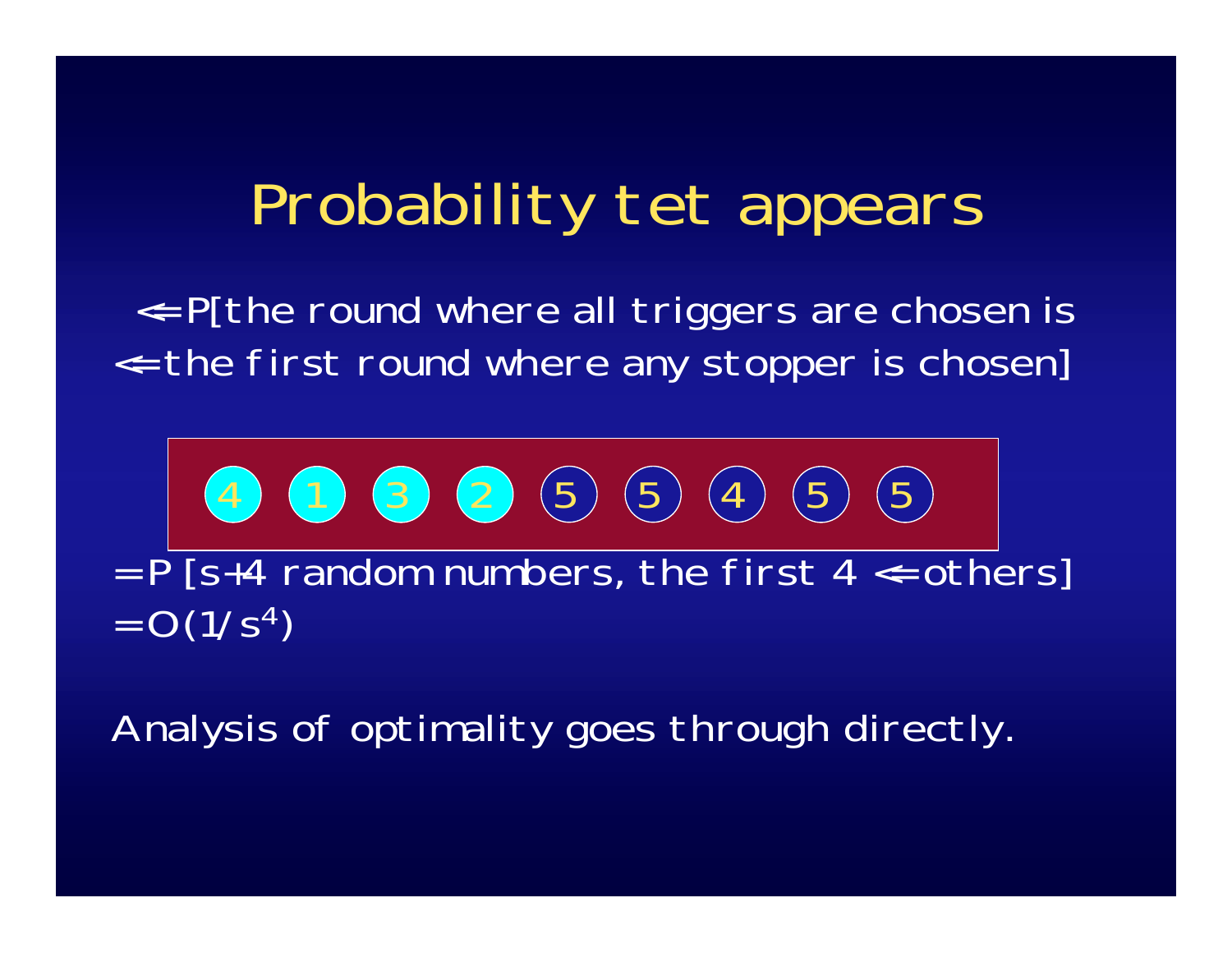## Experiments - pyramid

Point location: "walk" from last inserted point.

Multiple "Happy buddha". 4096 kd-cells. 360 MHz, 128 M RAM, 4 GB Virtual memory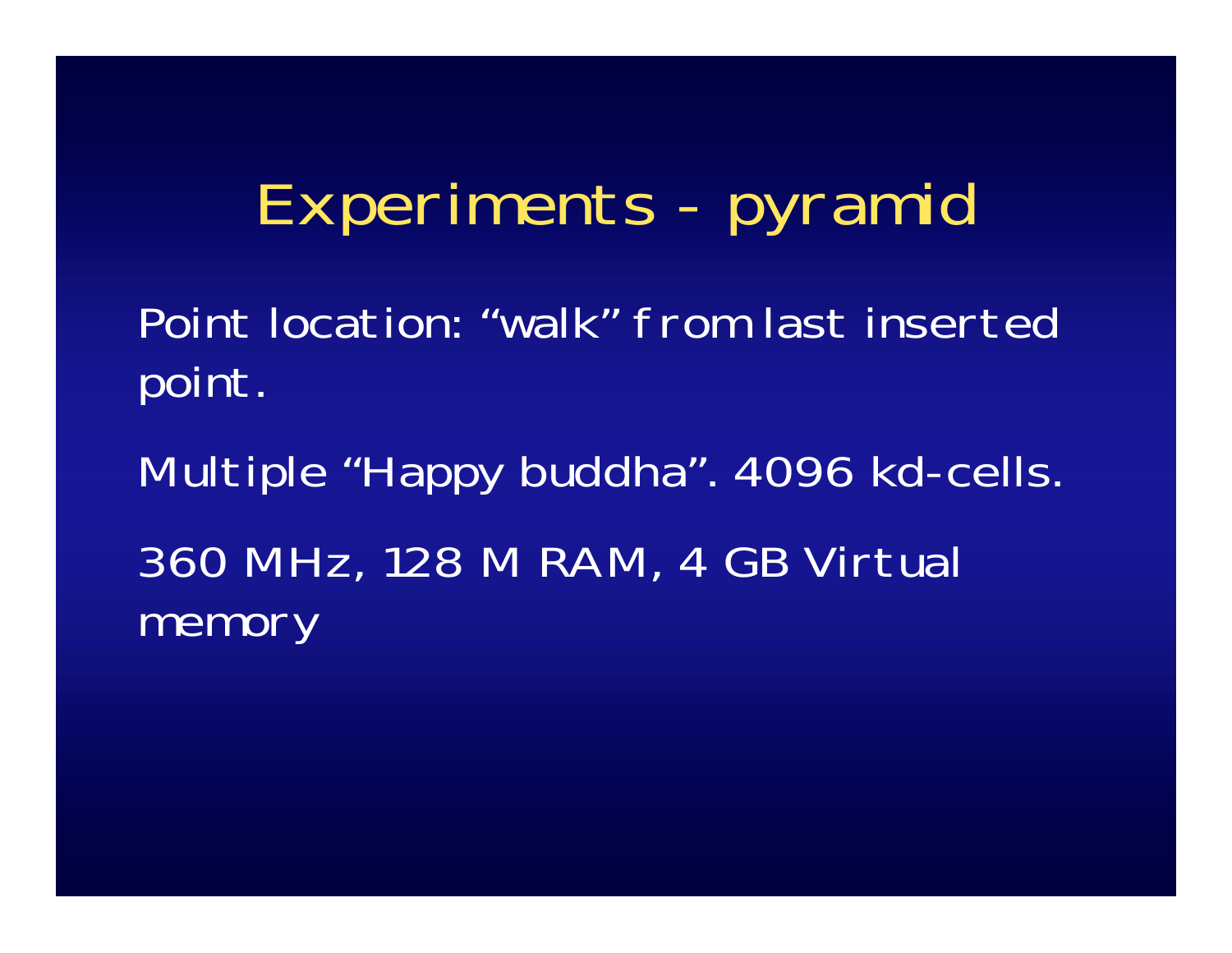## Pyramid



10 million points on tiny machine 1/2 hour on reasonable machine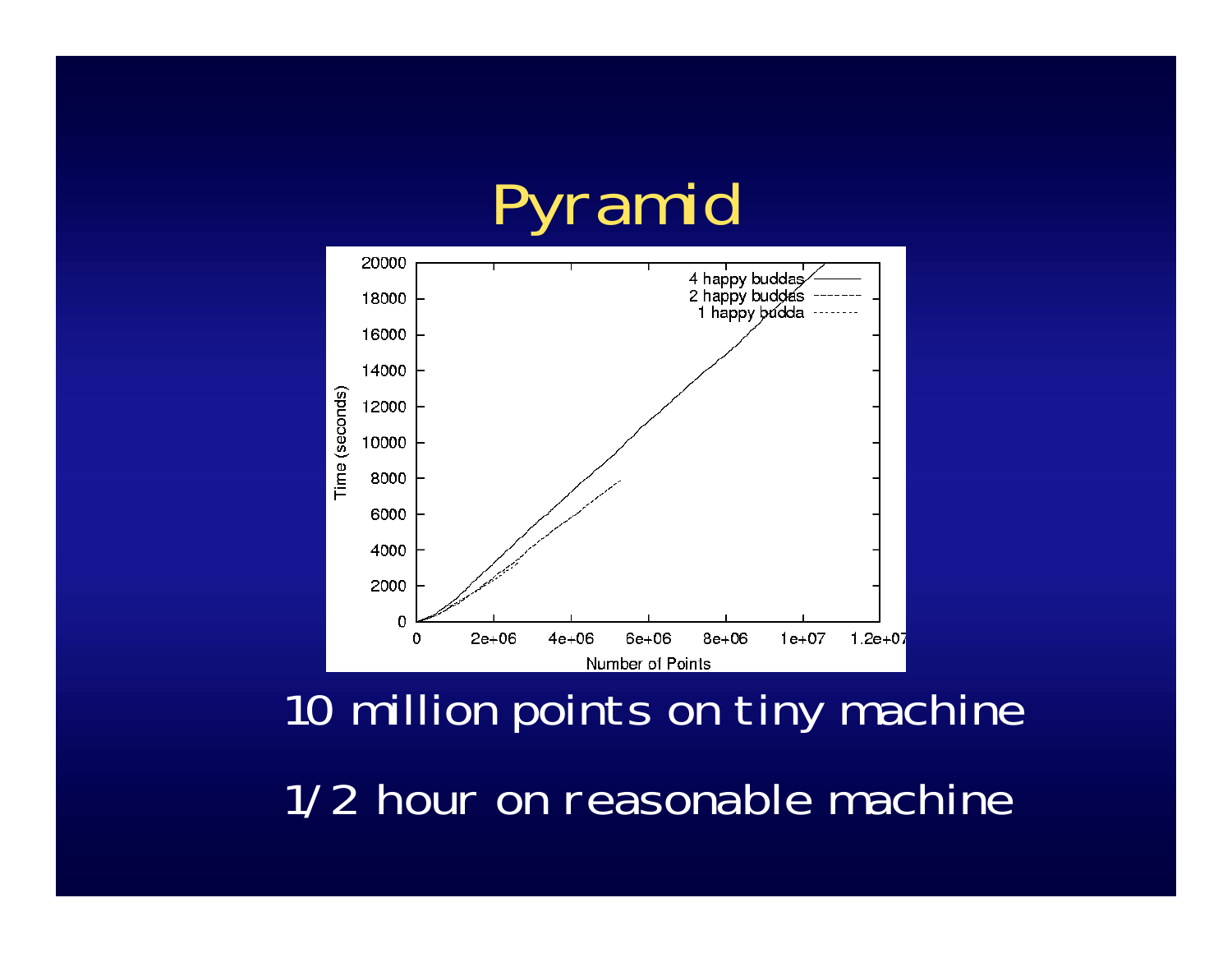

#### Thanks to Monique Teillaud and Ian Bowman.